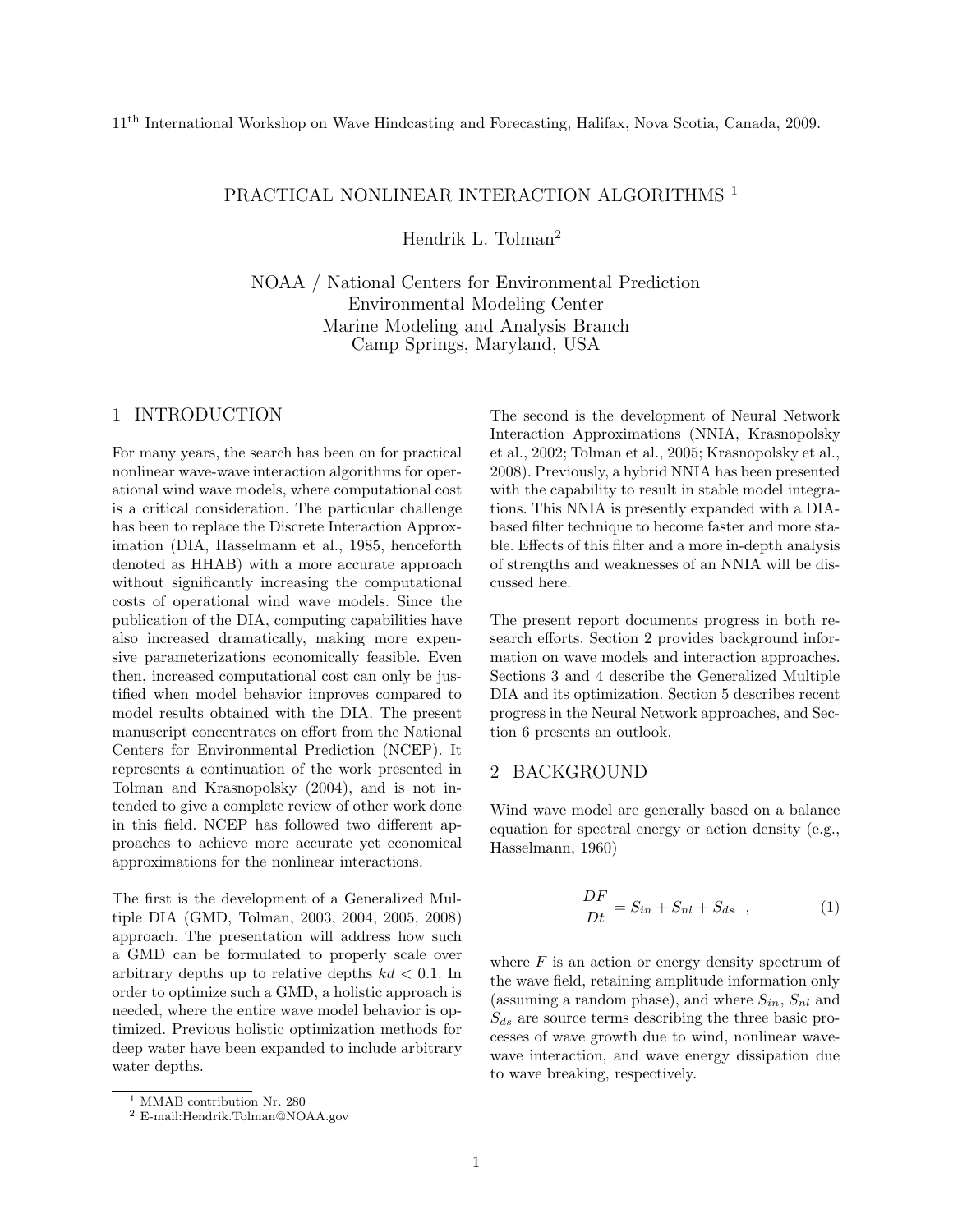The spectral space of the action or energy spectrum in principle can be described with the wavenumber vector **k** with direction  $\theta$  and norm k, and with the intrinsic (radian) frequency  $\sigma$ . Using an intrinsically linear description of the spectrum, a linear dispersion relation exists

$$
\sigma^2 = gk \tanh kd \quad , \tag{2}
$$

resulting in a two-dimensional spectral space. The spectral space can be described as, for instance,  $(k)$ ,  $(k, \theta)$  or  $(\sigma, \theta)$ . The former description is often used in theoretical work, the latter two in numerical models.

With the JONSWAP and SWAMP studies (Hasselmann et al., 1973; SWAMP group, 1985), the important role of the nonlinear interactions  $S_{nl}$  in the wave growth process became apparent, as well as the need to accurately and explicitly describe this process in wind wave models. The interactions shift wave energy to lower frequencies (longer waves), and stabilize the high-frequency shape of the spectrum. Wave models with explicit parameterizations of  $S_{nl}$ do not require assumption on the spectral shape (with the possible exception of a parametric tail at very high frequencies), and are generally identified as third-generation (3G) models. Previous (1G and 2G) models imply spectral shapes to model effects of nonlinear interactions.

The nonlinear interactions describe the conservative resonant exchange of action, energy and momentum between four spectral components (quadruplet) which satisfy the resonance conditions (Hasselmann, 1962, 1963) :

$$
k_1 + k_2 = k_3 + k_4 \quad , \tag{3}
$$

$$
\sigma_1 + \sigma_2 = \sigma_3 + \sigma_4 \quad . \tag{4}
$$

The interactions are conventionally expressed in terms of the rate of change of the action spectrum  $n(\mathbf{k})$  as

$$
\frac{\partial n_1}{\partial t} = \iiint G \, \delta_k \, \delta_\sigma \, P \, d\mathbf{k}_2 \, d\mathbf{k}_3 \, d\mathbf{k}_4 \quad , \qquad (5)
$$

where  $n_i$  is the action density at component i,  $n_i =$  $n(\mathbf{k}_i)$ ,  $G = G(\mathbf{k}_1, \mathbf{k}_2, \mathbf{k}_3, \mathbf{k}_4)$  is a complex coupling coefficient (Webb, 1978; Herterich and Hasselmann, 1980),  $\delta_k$  and  $\delta_{\sigma}$  are delta functions corresponding to the resonance conditions  $(3)$  and  $(4)$ , and P is the product term

$$
P = n_1 n_2 (n_3 + n_4) - n_3 n_4 (n_1 + n_2) \quad . \quad (6)
$$

A detailed balance exists between the changes of action energy and momentum at the four components of the quadruplet (Hasselmann, 1966; Komen et al., 1994, Section II.3.8). When considering discrete actions changes  $\delta n_i$ , this becomes particularly useful for numerical calculations as

$$
-\delta n_1 = -\delta n_2 = \delta n_3 = \delta n_4 \tag{7}
$$

introduces symmetry, enforces numerical conservation and reduces computations by a factor of four.

Equation (5) represents a six-dimensional Boltzmann integral. Application of the resonance conditions reduces this to a three-dimensional integral. Even in this form, the solution of the integral requires several orders of magnitude more computational effort than all other elements of a wave model combined. This implies that a 3G model based on Eq. (5) will be several orders of magnitude more expensive to run than a 1G or 2G model. Even if such a model would become economically feasible due to increasing computing capabilities, it would be hard to justify using such a model unless the corresponding 3G models is far superior to 1G and 2G models. Whereas 3G models appear to be more capable of reproducing combined wave fields (e.g., Hanson et al., 2009), they have yet to be shown to be far superior.

The introduction of the Discrete Interaction Approximation (HHAB) made the development of the first practical 3G models feasible (WAMDIG, 1988; Komen et al., 1994). Compared to the exact interactions, the DIA introduced the following simplifications:

- 1) A discrete version of the detailed balance form of the equations [cf. Eq.(7)] is used.
- 2) Integration of the multidimensional wavenumber space is replaced by computing discrete interactions for a representative quadruplet only. The representative quadruplet is define as

$$
\begin{array}{rcl}\n\mathbf{k}_1 & = & \mathbf{k}_2 \\
\sigma_3 & = & (1+\lambda)\sigma \\
\sigma_4 & = & (1-\lambda)\sigma\n\end{array}\n\bigg\}\n\quad (8)
$$

where  $\lambda$  is a constant, typically set to  $\lambda = 0.25$ . Contributions for the representative quadruplet are computed for  $k_1$  corresponding to each discrete point in spectral space.

3) Deep water is considered only. Effects of shallow water are partially accounted for by scaling the deep water interaction based on Hasselmann and Hasselmann (1981).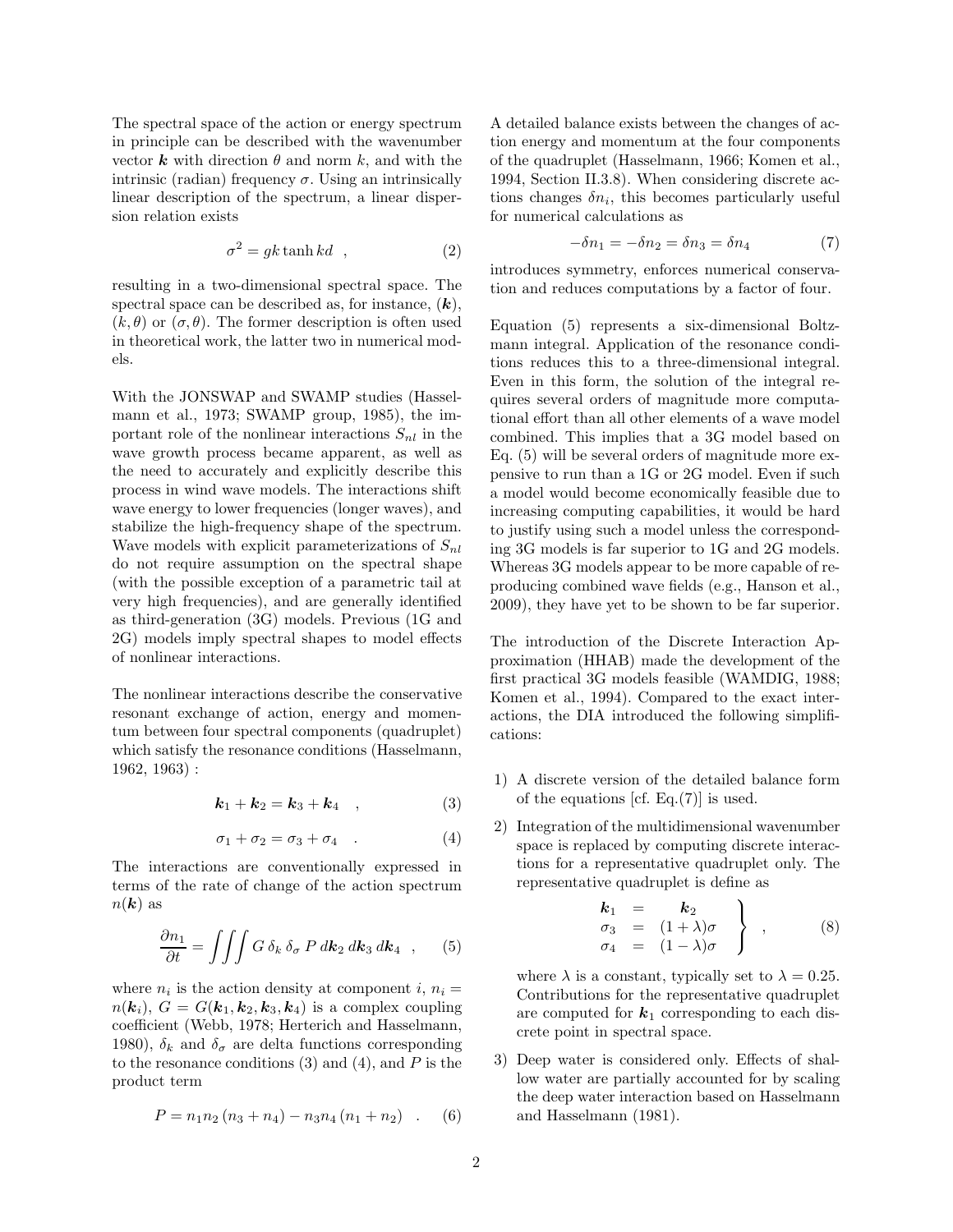- 4) The complex coupling coefficient  $G$  in Eq. (5) is replaced by a scaling function with a proportionality constant. With the deep water assumption, the scaling function as a function of  $f$  and  $g$  follows from simple dimensional considerations.
- 5) A logarithmic discrete frequency distribution is used in spectral space with

$$
\sigma_{i+1} = X \sigma_i \quad , \tag{9}
$$

This assumption allows for the removal (cancellation) of discrete bin sizes in the discrete DIA formulation, and hence is an integral part of the resulting DIA. Furthermore, together with the deep water assumption, it allows for discrete quadruplet layouts to be identical throughout the spectral grid, and hence fosters computational efficiency.

6) The DIA is derived explicitly for the energy or variance density  $F(f, \theta)$  as a function of the frequency f and direction  $\theta$ , with  $F(f, \theta)/\sigma =$  $n(f, \theta)$ 

Depending upon the other details of the wave model, the DIA typically is responsible for 40-75% of the computational effort required by the wave model. Various modifications to the original DIA have been suggested, including multiple representative quadruplets, alternative definitions of the representative quadruplet, and other spectral descriptions. For an overview of these, reference is made to Tolman (2008). The basic concepts and equations for the GMD are presented in Section 3, and the optimization of the GMD using a holistic approach is discussed in Section 4.

Another approach used to parameterize the nonlinear interactions is the use of Neural Networks. A precursor to this is the approach described in HHAB where an attempt is made to construct the interactions from Empirical Orthogonal Functions (EOFs). Tolman et al. (2005) used this decomposition approach combined with a Neural Network (NN) to successfully reproduce exact nonlinear interactions for test spectra (NN Interaction Approximation, NNIA). However, this approach does not result in stable model integration, since model spectra tend to diverge from training data sets used to develop the NNIA. Tolman and Krasnopolsky (2004) introduced a hybrid approach where an internal quality control in the NNIA identifies when the model integration diverges from the training data set, and then reverts to a full description of the interactions. This resulted in the first successful model integration with a NNIA. Recently, a nonlinear high-frequency smoothing algorithm was added to this compound NNIA, resulting in significantly better model results as illustrated in Section 5.

#### 3 A GENERALIZED MULTIPLE DIA

A generalized multiple DIA (GMD) can be derived following the basic derivation of HHAB, but without implying deep water and without limiting the layout of the representative quadruplet. Such a generalized DIA was first addressed by Van Vledder (2002a), and was expanded upon by Tolman (2008). For details of the derivation of a Generalized Multiple DIA (GMD) reference is made to the latter report. Here, only major concepts and findings will be discussed. The two main goals are to generate more accurate parameterizations, and to obtain a DIA with appropriate behavior for arbitrary depths. Note that for deep water, a more generalized multiple DIA has already been shown to be significantly more accurate in representing interactions for selected spectra (Tolman, 2004; Tolman and Krasnopolsky, 2004).

The basis for any DIA is the discrete detailed balance version of Eq. (5), which can be written as

$$
\begin{pmatrix} \delta n_1 \\ \delta n_2 \\ \delta n_3 \\ \delta n_4 \end{pmatrix} = \begin{pmatrix} -1 \\ -1 \\ 1 \\ 1 \end{pmatrix} B P \Delta k \Delta t , \qquad (10)
$$

where P is the product term of Eq.  $(6)$ ,  $B =$  $B(f, \mathbf{k}, q)$  is a scaling function including a proportionality constant,  $\Delta t$  is a time increment, and  $\Delta k$  is a representative discrete phase space element. There are two main contributions to  $B$ . The first  $B_1$  represent effects of going from a multi-dimensional integral to a single discrete representation, the second  $B_2$  describes the scaling behavior of the coupling coefficient G.

Equation (10) represents discrete action changes  $\delta n_i = \delta n(\mathbf{k}_i)$ . They can be converted to source term contributions  $\delta S_{nl,i} = \delta S_{nl}(\mathbf{k}_i)$  by dividing the discrete contribution by the time step and the discrete spectral bin size

$$
\delta S_{nl,i} = \frac{\delta n_i}{\Delta k_i \Delta t} \quad , \tag{11}
$$

which, combined with Eq. (10) and after introducing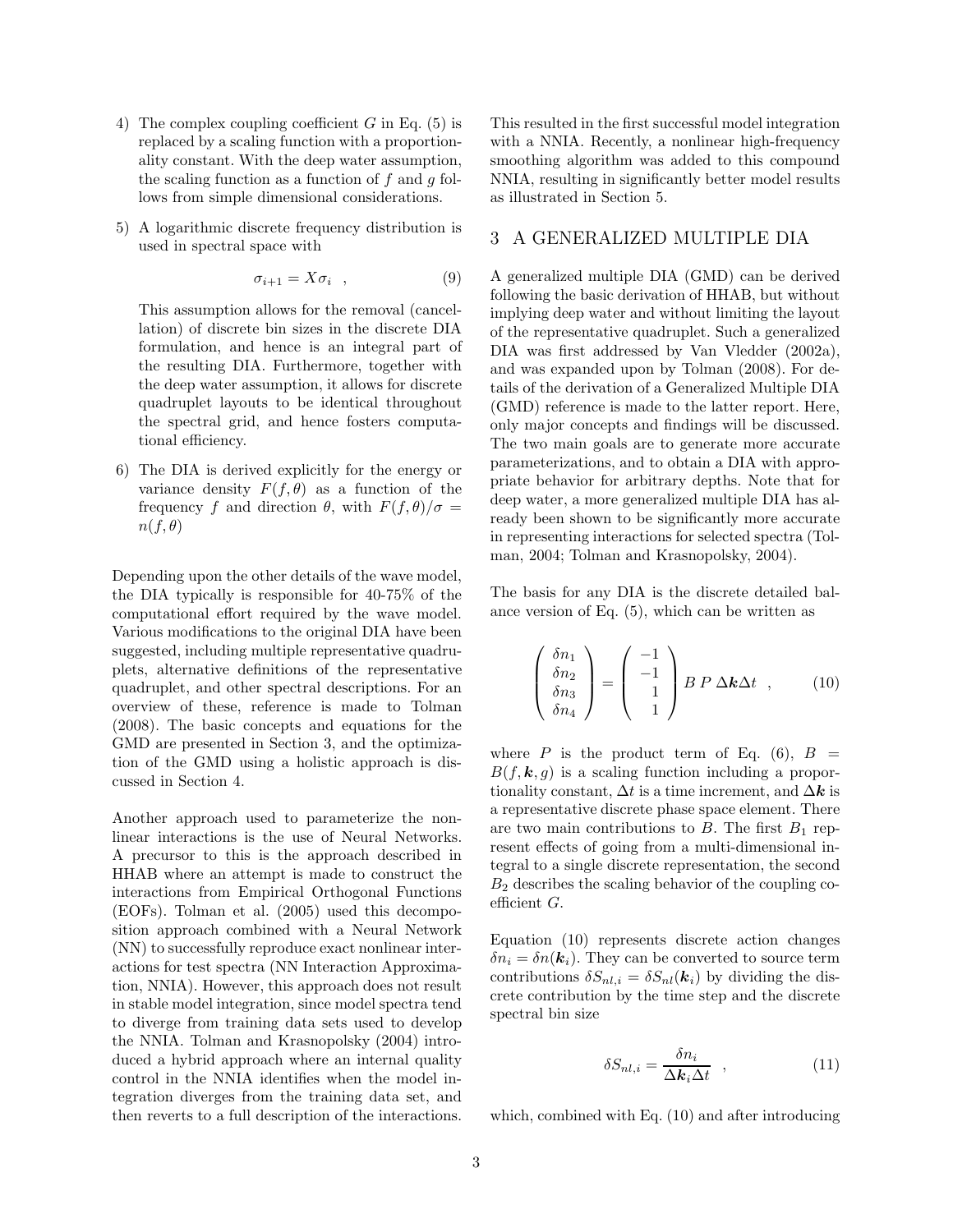an explicit proportionality coefficient  $C$ , gives

$$
\begin{pmatrix}\n\delta S_{nl,1} \\
\delta S_{nl,2} \\
\delta S_{nl,3} \\
\delta S_{nl,4}\n\end{pmatrix} = \begin{pmatrix}\n-\Delta k/\Delta k_1 \\
-\Delta k/\Delta k_2 \\
\Delta k/\Delta k_3 \\
\Delta k/\Delta k_4\n\end{pmatrix} C B_1 B_2 P . (12)
$$

Note that HHAB assume that  $\Delta k$  and  $\Delta k_i$  are equivalent, thus allowing the discrete phase space elements to be canceled from the final equations. Note that  $\Delta k_i$  can vary in phase space, for instance according to Eq. (9), but that the latter equation then influences the final DIA and GMD expressions. Note, furthermore, that conversion to other spectral and phase space descriptions requires Jacobian transformations that generally results in modifications of P and scaling terms than can be combined with  $B = B_1 B_2$ .

The following represent the major findings as discussed in detail in Tolman (2008), and in previous work as indicated.

1) The original quadruplet definition of HHAB is too restrictive to result in accurate interactions for selected spectra (Tolman, 2004). A symmetric quadruplet definition with maximum flexibility can be given as

$$
\begin{array}{rcl}\n\sigma_1 &=& (1 + \mu)\sigma \\
\sigma_2 &=& (1 - \mu)\sigma \\
\sigma_3 &=& (1 + \lambda)\sigma \\
\sigma_4 &=& (1 - \lambda)\sigma \\
\theta_2 &=& \theta_1 \pm \Delta\theta\n\end{array} \bigg\} \quad . \tag{13}
$$

For  $\Delta\theta = \mu = 0$  this reverts to the original definition from the DIA, with  $2\mathbf{k}_d = \mathbf{k}_1 + \mathbf{k}_2$ , and  $k_d$  are discrete spectral phase space elements  $\Delta\theta$ is implicitly defined and  $\lambda$  and  $\mu$  describe the quadruplet, otherwise all three parameters describe the quadruplet.

- 2) The expanded quadruplet definition does not result in stable model integration, unless used in a multiple DIA (Tolman, 2003, 2004)
- 3) Quadruplets with  $\lambda$ ,  $\mu$  and  $\Delta\theta$  that result in valid quadruplets in deep water will result in valid quadruplets for arbitrary water depths if  $0 \leq \mu \leq \lambda \leq 1$
- 4) If the quadruplet satisfies the resonance conditions for the actual depth, and if contributions to  $S_{nl}$  are distributed to the discrete phase space analogous to bi-linear interpolation, energy, action and momentum are conserved. For continuous phase spaces, this was already observed by

Webb (1978). In the quasi-deep water approach of the DIA, this implies that momentum is not conserved. Hence, to obtain a GMD with proper conservation properties, the quadruplet needs to be evaluated for each local relative depth at each discrete phase space element.

- 5) When converting to alternative spectral (phase space) description, the proper Jacobians in  $P$  are essential to obtain reasonable behavior of the parameterization at arbitrary depth.
- 6) For deep water, a unique scaling behavior for  $G$ can be found from its basic equations, identical to the scaling expression in terms of  $f$  and  $g$ as found on dimensional grounds. For restricted water depths this is not the case. Systematically different 'weak' and strong' interactions occur in deep and extremely shallow water. This can be modeled adequately in a GMD by defining the scaling function as the sum of asymptotic deep and shallow water expressions.
- 7) Similar arguments generally hold true for the residual scaling function  $B_1$ .
- 8) Changing spectral descriptions in principle has no impact on the computation of nonlinear contributions in a continuous phase space. However, when applied in a discrete phase space, the choice of spectral description influences whether properties of the quadruplet are evaluated at the phase space location of quadruplet elements or at discreet phase space locations. This proved to have a surprisingly large impact on the resulting interactions.

In Tolman (2008) a GMD is developed for the use in WAVEWATCH III<sup>TM</sup>. This model internally describes the wave field with the action density spectrum in terms of wavenumber and direction  $N(k, \theta)$ , with the spectral phase space defined with a logarithmic frequency distribution (9) invariant with depth (see Tolman and Booij, 1998). For this spectral description, the GMD contributions for a single representative quadruplet can be expressed as

$$
\begin{pmatrix}\n\delta S_{nl,1} \\
\delta S_{nl,2} \\
\delta S_{nl,3} \\
\delta S_{nl,4}\n\end{pmatrix} = \begin{pmatrix}\n-1 \\
-1 \\
1 \\
1\n\end{pmatrix} P \begin{pmatrix}\nC_d B_d \\
M_d\n\end{pmatrix} + \frac{C_s B_s}{M_s}\right),
$$
\n(14)

where  $C_d$  and  $C_s$  are the asymptotic deep and shallow proportionality constants. and where  $M_d$  and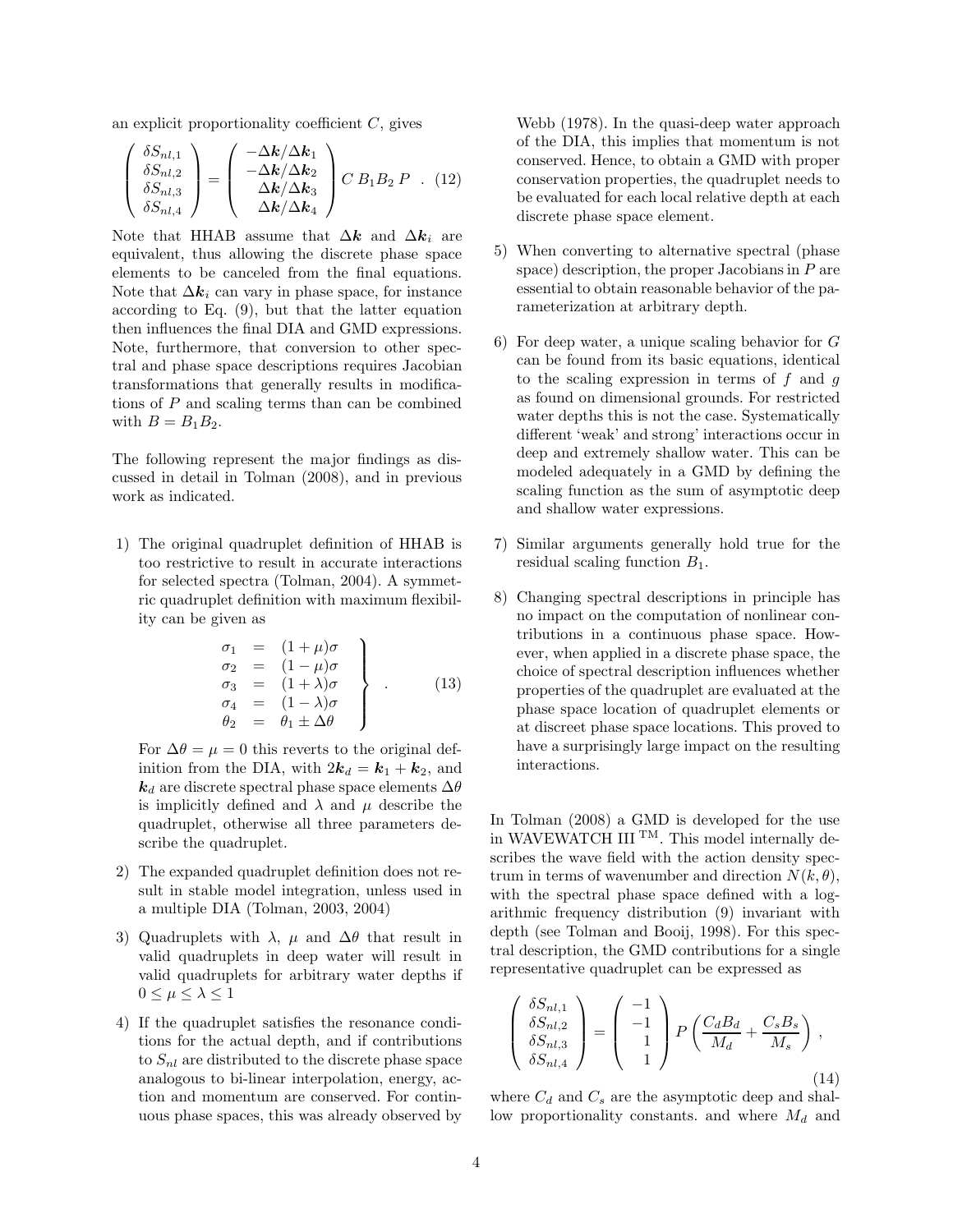

Fig. 1: Nonlinear interactions for a WAVEWATCH III<sup>TM</sup> test spectrum at 60m water depth from (a) DIA on which simulation was based, (b) exact interactions, and (c) GMD based on  $F(f, \theta)$ [Eqs. (14), (18) - (20)]. Logarithmic scaling, red positive, blue negative, identical scaling for all panels.



Fig. 2: Like Fig. 1 with water depth after model integration artificially reduced to 1m to simulate extremely shallow water. Lowest contour level increased by factor 1000 compared to Fig. 1.

 $M_s$  are the corresponding number of active representative quadruplets. The latter scaling assures that a GMD with a set of identical representative quadruplets will be identical to a GMD with a single copy of that representative quadruplet. The product term P in Eq.  $(14)$  is given as

$$
P = \frac{N_1}{k_1} \frac{N_2}{k_2} \left( \frac{N_3}{k_3} + \frac{N_4}{k_4} \right)
$$
  
- 
$$
\frac{N_3}{k_3} \frac{N_4}{k_4} \left( \frac{N_1}{k_1} + \frac{N_2}{k_2} \right),
$$
 (15)

and asymptotic deep  $(B_d)$  and shallow water  $(B_s)$ scaling terms are given as (see Tolman, 2008)

$$
B_d = \frac{k^{4+m} \sigma^{12-2m}}{(2\pi)^9 g^{4-m} c_g} , \qquad (16)
$$

$$
B_s = \frac{g^2 k^{10}}{(2\pi)^9 c_g} (kd)^n \quad , \tag{17}
$$

where  $m$  and  $n$  are tunable parameters in the scaling functions.

Alternatively, the GMD can be expressed in terms of the energy spectrum  $F(f, \theta)$  consistent with the traditional DIA. For this spectral description, the corresponding source term is given by Eq. (14) and

$$
P = \frac{c_{g,1}F_1}{k_1\sigma_1} \frac{c_{g,2}F_2}{k_2\sigma_2} \left( \frac{c_{g,3}F_3}{k_3\sigma_3} + \frac{c_{g,4}F_4}{k_4\sigma_4} \right)
$$

$$
- \frac{c_{g,3}F_3}{k_3\sigma_3} \frac{c_{g,4}F_4}{k_4\sigma_4} \left( \frac{c_{g,1}F_1}{k_1\sigma_1} + \frac{c_{g,2}F_2}{k_2\sigma_2} \right), (18)
$$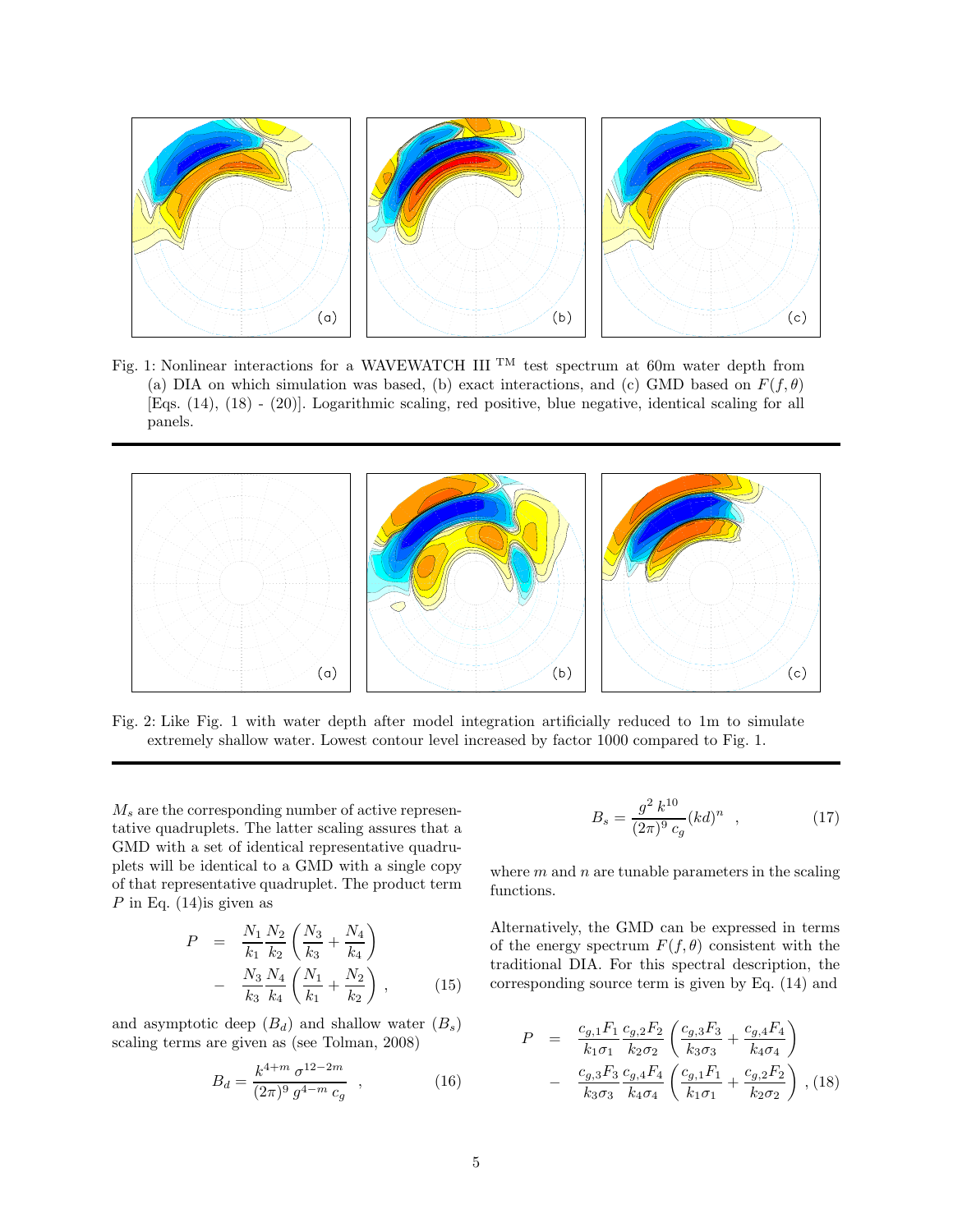$$
B_d = \frac{k^{4+m} \sigma^{13-2m}}{(2\pi)^{11} g^{4-m} c_g^2} , \qquad (19)
$$

$$
B_s = \frac{g^2 k^{11}}{(2\pi)^{11} c_g} (kd)^n \quad . \tag{20}
$$

The latter equations reproduce the original DIA (in deep water) if  $F$  is interpolated from the discrete spectral space, but where  $c_g(k\sigma)^{-1}$  are evaluated for the actual quadruplet components.

To illustrate the potential of the GMD a simple test case will be presented. Using the 'out-of-the-box' test case of WAVEWATCH III  $\text{TM}$  a model spectrum at 60 m water depth is generated. From this spectrum, the DIA interactions (used in the model integration), the exact interactions and the GMD interactions based on  $F(f, \theta)$  with  $\lambda = 0.25$  (single parameter quadruplet definition),  $C_d = 10^7$ ,  $C_s = 10^6$ ,  $m = 4$  and  $n = -3.5$  are computed. The latter parameter settings are tentative default settings from Tolman (2008), and should be nearly identical to the DIA in deep water. The results are presented in Fig. 1. As expected DIA and GMD results (Figs. 1a and c) are nearly identical, and are similar in shape and magnitude compared to the exact interactions (Fig. 1b).

To illustrate scaling behavior of the different approaches, shallow water conditions are artificially generated by considering the same spectrum and nonlinear parameterizations in a water depth of 1 m instead of 60 m. Resulting interactions are presented in Fig. 2 Exact interactions (Fig. 2b) in these extremely shallow conditions are three orders of magnitude larger than in the near-deep water conditions of Fig. 1. The interactions computed by the DIA (Fig. 2a) lag in strength by more than two orders of magnitude, making the source term invisible in panel (a). In contrast, the GMD (Fig. 2c) produces interactions with the proper magnitude and reasonable shape, even without detailed optimization. Hence, the GMD shows superior behavior compared to the DIA in extremely shallow water even if only a single representative quadruplet is used. Previously, Tolman and Krasnopolsky (2004) have shown that a multiple version of a DIA will significantly improve model behavior in deep water, when compared to a traditional DIA.

# 4 GMD OPTIMIZATION

Traditionally, parameterizations for nonlinear interactions have been tested and calibrated to accurately represent interactions for test spectra. However, this does not guarantee good behavior for model integration. For instance, the DIA does not represent interactions for test spectra very well, yet results in adequate model integration. Conversely, a DIA with expanded quadruplet definition with a single representative quadruplet works much better for individual test spectra, yet does not result in stable model integration (Tolman, 2004).

The above behavior can be attributed to the strongly nonlinear behavior of the interactions, combined with the inherent assumption of linear model behavior when working with test spectra only. To properly address the full nonlinear behavior of the interactions, parameterizations for the interactions need to be assessed in the context of full model integration, optimizing the full model results rather than the behavior for test spectra only. Such a 'holistic' optimization procedure was introduced by Tolman and Krasnopolsky (2004) and Tolman (2005). The present optimization approaches are an extension of the method introduced in the previous two papers. They will be described in full in Tolman (2009). The present manuscript will only outline the basic approaches and present some early results.

The holistic optimization has three key elements; (i) test cases to be considered, (ii) metrics to use in the optimization, and (iii) the actual optimization technique. In the previous papers the test cases consisted of deep water time- and fetch-limited growth. Metric considered were relative errors in the wave height  $H_s$ , and in the one- two-dimensional energy and steepness spectra, and the optimization was performed using genetic optimization techniques (e.g., Eiben and Smith, 2003). For the present study, all three basic approaches have been revisited.

Test cases considered are separate in deep and shallow water cases. The deep water cases, identified by number, include

- 01 Traditional time-limited growth.
- 02 Traditional fetch limited growth with wind perpendicular to the coast.
- 03 Time limited frontal page case of Tolman (1992).
- 04 Time limited case with constantly rotating wind.
- 05 Slanting fetch case with wind under 45◦ with coast.
- 06 Time-limited wave growth in the presence of swell.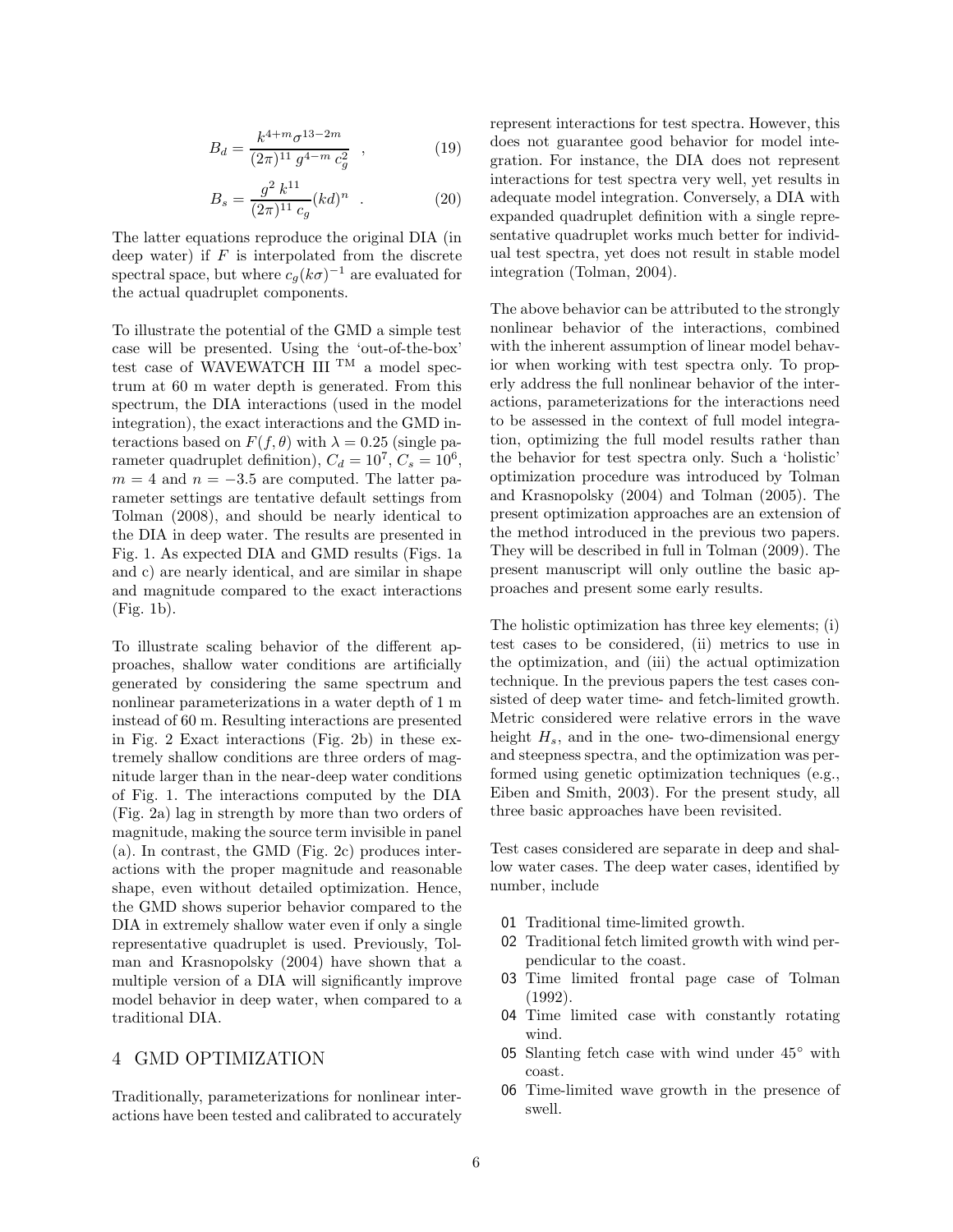The shallow water cases include

- 11 Time limited growth with stepwise reduced water depths.
- 12 Wind seas for onshore winds approaching a beach (1:250 beach slope, 1:1000 foreshore).
- 13 Swells approaching the same beach.

Metric for model assessment are based on prognostic parameters provided by the model. In the optimization procedure, mean parameters considered are the significant wave height  $(H_s)$ , spectral peak frequency, mean direction and directional spread, highfrequency spectral energy level, frequency of no flux in nonlinear interactions, and the fit of the steepness spectrum in the high-frequency range of the spectrum. Added to this are one-dimensional spectral measure including the energy spectrum, steepness spectrum and (1-D) nonlinear interactions, and the mean direction and directional spread as a function of the spectral frequency. Finally, two-dimensional spectral parameters considered are the full energy and steepness spectrum and the full interactions. For each parameter an error measure is generated based on local normalization. For instance, for the wave height  $H_s$  each data point for each test case is normalized as

$$
\frac{H_{s,p} - H_{s,b}}{H_{s,b}} \quad , \tag{21}
$$

where the indices  $p$  and  $b$  represent the results from the GMD parameterization and the baseline (exact) computations, respectively. By normalizing this way, relative errors in initial growth are considered equally important as relative errors for large sea states. When N such data point are available per test case, the rms relative error per test case then typically is defined as

$$
\epsilon_H = \sqrt{\frac{1}{N} \sum_N \left( \frac{H_{s,p} - H_{s,b}}{H_{s,b}} \right)^2} \quad . \tag{22}
$$

Finally, a weighted sum of all error measures for each case produces a single error or score for each test cases, and scores for individual test cases can be combined into a single score or error measure in the same way. Initially mean wave parameter errors have been more heavily weighted to assure that critical measures like the significant wave height are well reproduced in the optimization procedure.

Optimizing the GMD involves many parameters to be optimized with many possible local minima of errors in the full parameter space. Due to local minima of errors, and possible discontinuous behavior of errors in parameter space, traditional steepest descent methods do not work well for this problem. An efficient way to attack this optimization problem is a genetic optimization approach as previously used in Tolman and Krasnopolsky (2004) and Tolman (2005). Genetic algorithms form a subset of what is generally identified as Evolutionary Computing (e.g., Eiben and Smith, 2003). In such methods, populations are described with the genome of individuals. Individuals in the population generate offspring using rules loosely based on natural reproduction, and the population retains only the most successful members, loosely following ideas of natural selection. This process has also been described as directed random search. Generally, approaches from the previous studies have been used here, with the exception that parameter space is described with real number rather than with bit strings. Note that a descent method can still be used seeded with good estimates from the genetic search routine. This allows for local convergence, and for a convergence test on the genetic approach.

It should be noted that independent of the optimization techniques used, optimization should be done in stages. First, deep water parameters can be optimized by considering deep water parameters only. For shallow water, optimum values for the deep water can then be kept constant while optimizing shallow water parameters.

Finally, a model and a baseline solution need to defined in and against which the GMD is optimized. The wave model will be the WAVEWATCH III  $^{\rm TM}$ model with all its default settings (including shallow water source terms) except for the nonlinear interaction. As in previous parts of this study, the baseline results against which the GMD is optimized will be the Webb-Resio-Tracy (WRT) (Webb, 1978; Tracy and Resio, 1982; Resio and Perrie, 1991) method. Calculations are performed with the portable package developed by Van Vledder (2002b, 2006)<sup>3</sup>. Also needed is some reference DIA to establish the relative improvement obtained with an optimized GMD. Two reference DIAs will be considered. The first are the results obtained with the default DIA of the wave model ( $\lambda = 0.25, C_d = 1.10^7$ ), henceforth referred to as the WW3 results. The second are results obtained with the traditional DIA settings from the WAM model (WAMDIG, 1988,  $\lambda = 0.25, C_d = 3.10^7$ ), and will henceforth be denoted as WAM results.

<sup>3</sup> Model version 5.04 used here.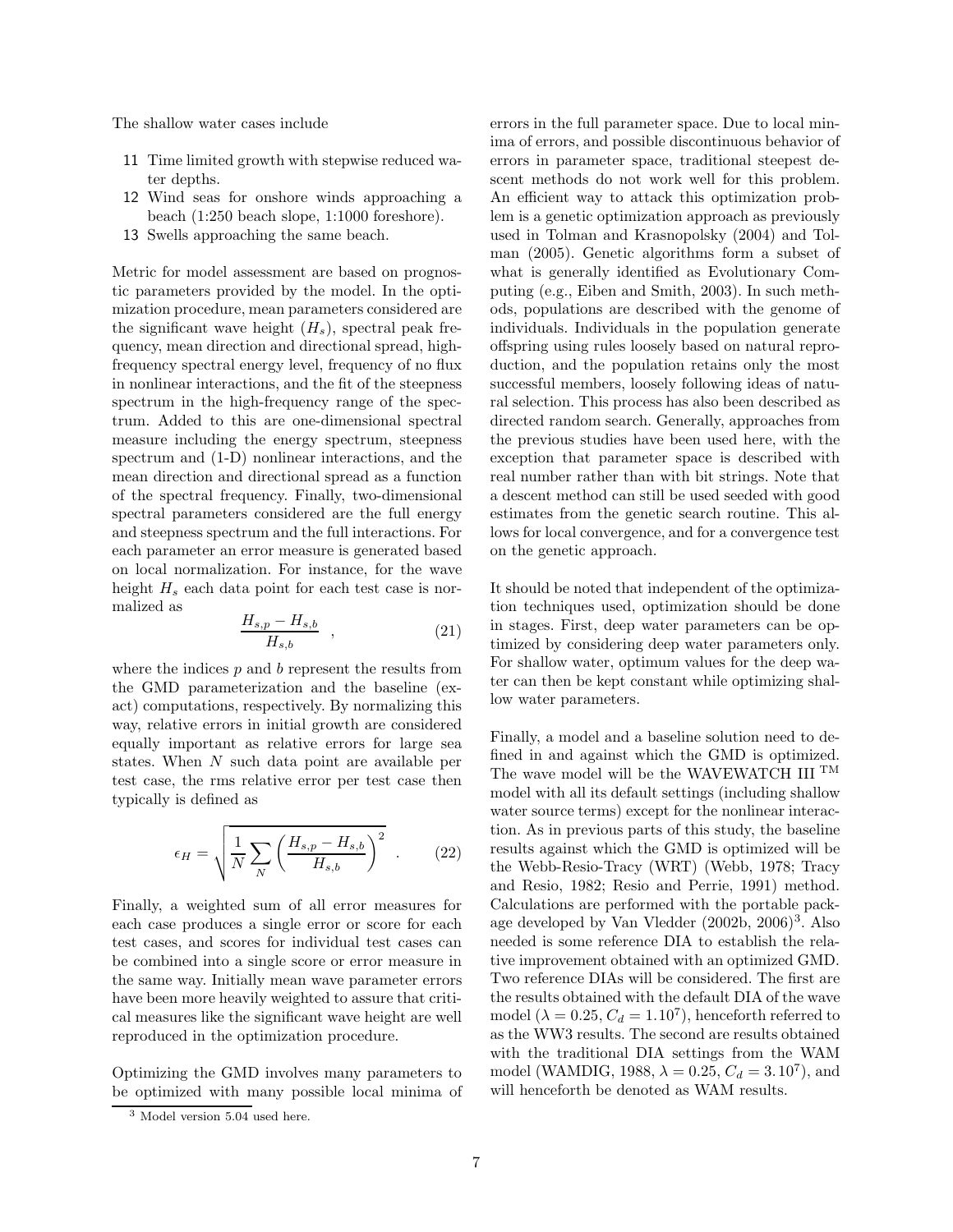| <b>GMD</b>       | quadruplet(s)      | error |                     |      |
|------------------|--------------------|-------|---------------------|------|
| $_{\text{base}}$ |                    | $\mu$ | $C_d$               |      |
| N(k)             | 0.226              |       | $1.39 10^8$         | 48.6 |
|                  | 0.101              | 0.032 | $3.7110^{8}$        |      |
|                  | 0.218              | 0.020 | $5.80 10^7$         | 41.1 |
|                  | 0.441              | 0.232 | $4.6310^{7}$        |      |
| F(f)             | 0.232              |       | 2.4010 <sup>7</sup> | 23.4 |
|                  | $\overline{0.0}70$ | 0.025 | $8.13\,10^{7}$      |      |
|                  | 0.108              | 0.080 | $3.99 10^8$         | 17.6 |
|                  | 0.282              | 0.006 | $3.0910^{7}$        |      |

Table 1: Results of deep water optimization experiments for GMD. Error is mean error for cases 01, 03, 04, and 06.

In the present manuscript, only initial results of the holistic optimization will be presented. The main focus will be two-fold. First, a comparison will be made between the optimization potential of the GMD based on either  $N(k)$  or  $F(f)$ . The former has the advantage of being closer to the original formulation of the nonlinear interactions, but the latter provides full backward compatibility with the DIA. Most importantly, however, is the final accuracy of the optimized approach. Second, a first indication of the optimization potential is given by focusing on two GMD configurations only; a minimal extension of the DIA with a single, single-parameter representative quadruplet, but fully optimized for all depths, and a two-parameter  $(\lambda, \mu)$  three quadruplet configuration to asses optimization potential.

A first set of optimizations considers four deep water experiments; single parameter, single quadruplet layouts, and two-parameter  $(\lambda, \mu)$  three quadruplet layouts for either the  $N(k)$  or  $F(f)$  based GMD. To facilitate quick turn around of these initial experiments, the fetch-limited deep water tests (02 and 05) have not been considered in the optimization experiments. For the single quadruplet layout, the population consists of 100 members, and only 10 generations are needed to come to convergence. For the three quadruplet layout, the population consists of 300 members, and 120 generations are considered. The best performing realization of the population is retained, and refined with a steepest descent method. The results of these optimization experiments are presented in Table 1.

From the results presented in Table 1 it is clear that the  $F(f)$  representation of the GMD is far superior with respect to its capability to optimally represent the exact interactions in a full wave model. The failure of the  $N(k)$  based GMD to do so is rooted in its inability to sustain the proper wave growth rates. This is illustrated in Fig. 3, which shows the wave heights for the latter GMDs (red lines) for test 01 to be severely underestimated compared to the baseline case (WRT, green), in spite of the model optimization. The previous DIA results (blue lines) do not show this deficiency. The corresponding spectra as presented in Fig. 4 indicate that spectral energy occurs at reasonable frequencies, but that spectral energy levels are not sustained by this GMD. The difference for the deep water test are sufficiently convincing to not consider further optimization of  $N(k)$ based GMD, and instead consider the  $F(f)$  based GMD only.



Fig. 3: Significant wave heights  $H_s$  as a function of the time  $t$  for test 01. for (a) the baseline case (WRT, green line), (b) the traditional DIA (blue lines; dashed: WW3, dotted: WAM) and the optimized GMD based on the  $N(k)$  spectrum (red lines, dashed: one quadruplet, dotted: three quadruplets.



Fig. 4: One-dimensional spectra  $F(f)$  for Fig. 3 after six hours of model integration.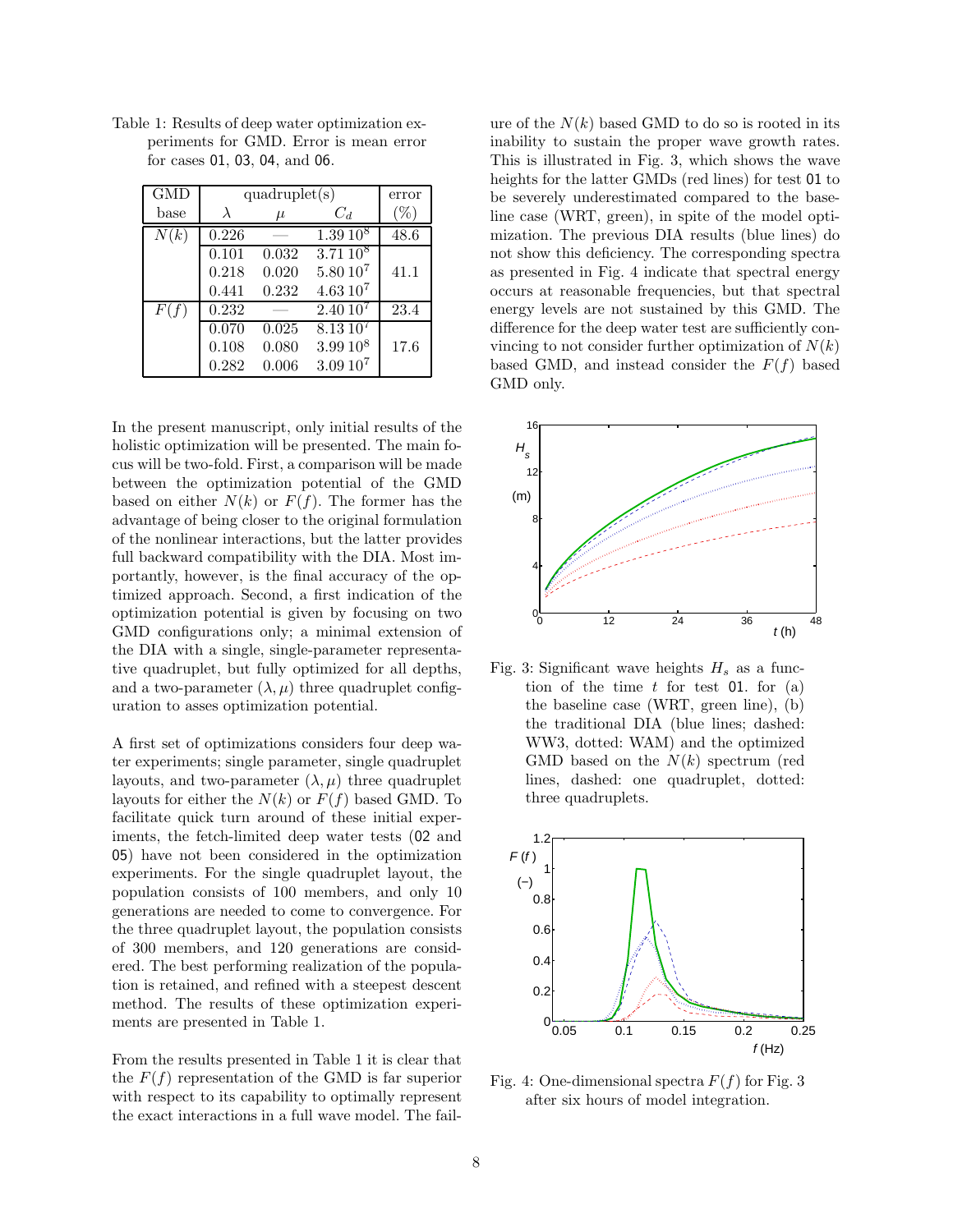|      | GMD configuration |       |                     |                     |      |         | error |
|------|-------------------|-------|---------------------|---------------------|------|---------|-------|
|      |                   | $\mu$ | $C_d$               | $C_{\rm c}$         | m    | n       | 'H    |
| WW3X | 0.250             |       | $1.0010^{7}$        | $3.53\,10^5$        | 0.16 | $-3.50$ | 43.4  |
| GMD1 | 0.232             |       | 2.4010 <sup>7</sup> | $3.10\,10^5$        | 0.40 | $-3.50$ | 41.6  |
|      | 0.070             | 0.025 | $8.13\,10^7$        | 7.9110 <sup>4</sup> |      |         |       |
| GMD3 | 0.108             | 0.080 | $3.99\,10^8$        | $2.3410^{5}$        | 0.02 | $-3.50$ | 44.1  |
|      | 0.282             | 0.006 | $3.0910^7$          | $6.8610^{5}$        |      |         |       |

Table 2: Results GMD configurations from shallow water optimization experiments for GMD, based on cases 11, 12, and 13.  $F(f)$  based GMD using Eqs. (14) and (18) through (20).

Table 3: Overall errors in % for each test case for the traditional DIA (WW3, WAM), and for optimized GMDs (WW3X, GMD1, GMD3, see Table 2).

|                                                                   | test case |                                                      |    |  |  |                   |  |  |  |
|-------------------------------------------------------------------|-----------|------------------------------------------------------|----|--|--|-------------------|--|--|--|
|                                                                   | 01        | 02                                                   | 03 |  |  | 04 05 06 11 12 13 |  |  |  |
| WA M                                                              |           | $\vert$ 26.2 25.1 23.1 24.2 25.4 34.7 23.9 29.0 83.2 |    |  |  |                   |  |  |  |
| WW3 27.4 27.6 22.6 25.0 26.4 37.3 26.1 31.2 83.5                  |           |                                                      |    |  |  |                   |  |  |  |
| WW3X 27.4 27.6 22.5 25.1 26.5 37.3 24.6 31.0 74.5                 |           |                                                      |    |  |  |                   |  |  |  |
| GMD1 22.3 21.9 18.9 20.2 20.6 32.2 21.0 29.5 74.4                 |           |                                                      |    |  |  |                   |  |  |  |
| $\vert$ GMD3 $\vert$ 13.7 15.3 13.7 13.2 17.0 30.0 14.4 21.6 96.2 |           |                                                      |    |  |  |                   |  |  |  |

With the initial optimization of the  $F(f)$  based GMD for deep water, shallow water optimization will be considered. Three optimizations will be performed. First, the traditional deep water DIA as used in WAVEWATCH III  $^{TM}$  will be expanded to shallow water, leaving the deep water setting unchanged. Hence, on quadruplet is considered with  $\lambda = 0.25$  and  $C_d = 1.10^7$ , and  $m$ , and  $C_s$  are optimized. This experiment is identified as WW3X. Second, this experiment is repeated with the optimum settings of  $\lambda$  and  $C_d$  from Table 1 (identified as  $GMD1$ ). Note that n could be optimized also, but is set to  $n = -3.5$  to enforce scaling behavior in extremely shallow water. Finally, the two-parameter, three quadruplet deep water GMD defined in Table 1 is expanded to shallow water by optimizing  $m$  and  $n$ (single value for all quadruplets) and  $C_s$  for each representative quadruplet (identified as GMD3). Note that the shallow water optimization considers tests 11, 12, and 13 only. A population with 100 members (150 for GMD3) and 10 (25) generations are considered, followed by a steepest descent method as described for the deep water test cases.

The resulting GMD configurations with their bulk errors are presented in Table 2, This Table indicates that the fully optimized GMD consistent with the DIA (GMD1) shows slightly better results than the GMD representing the traditional DIA in deep water but using optimized shallow water behavior of the GMD (WW3X).Somewhat surprisingly, the threequadruplet GMD (GMD3) does not show better results. This will be discussed further below. Note that values of  $C_s$  found in the optimization are consistent with Tolman  $(2008)$ , but that values of m are somewhat smaller ( $m \approx 4$  expected). The latter may not be too surprising, since no strong dependency on  $m$ is expected from the results of Tolman (2008).

Table 3 presents errors per test case for the various GMD configurations considered here. For individual test cases, additional optimization is generally shown to result in smaller errors. Several additional observations can be made from this Table.

First, the fetch-limited deep water test cases (cases 02 and 05) have not been used in the optimization, yet show systematic improvement with the test cases that have been actively optimized. This indicates the value of optimizing the wave model to idealized test cases, because cases not included in the optimization do improve in lockstep. For GMD3, however, these cases do not improve as much as the other cases, making the case for them to be included in the optimization.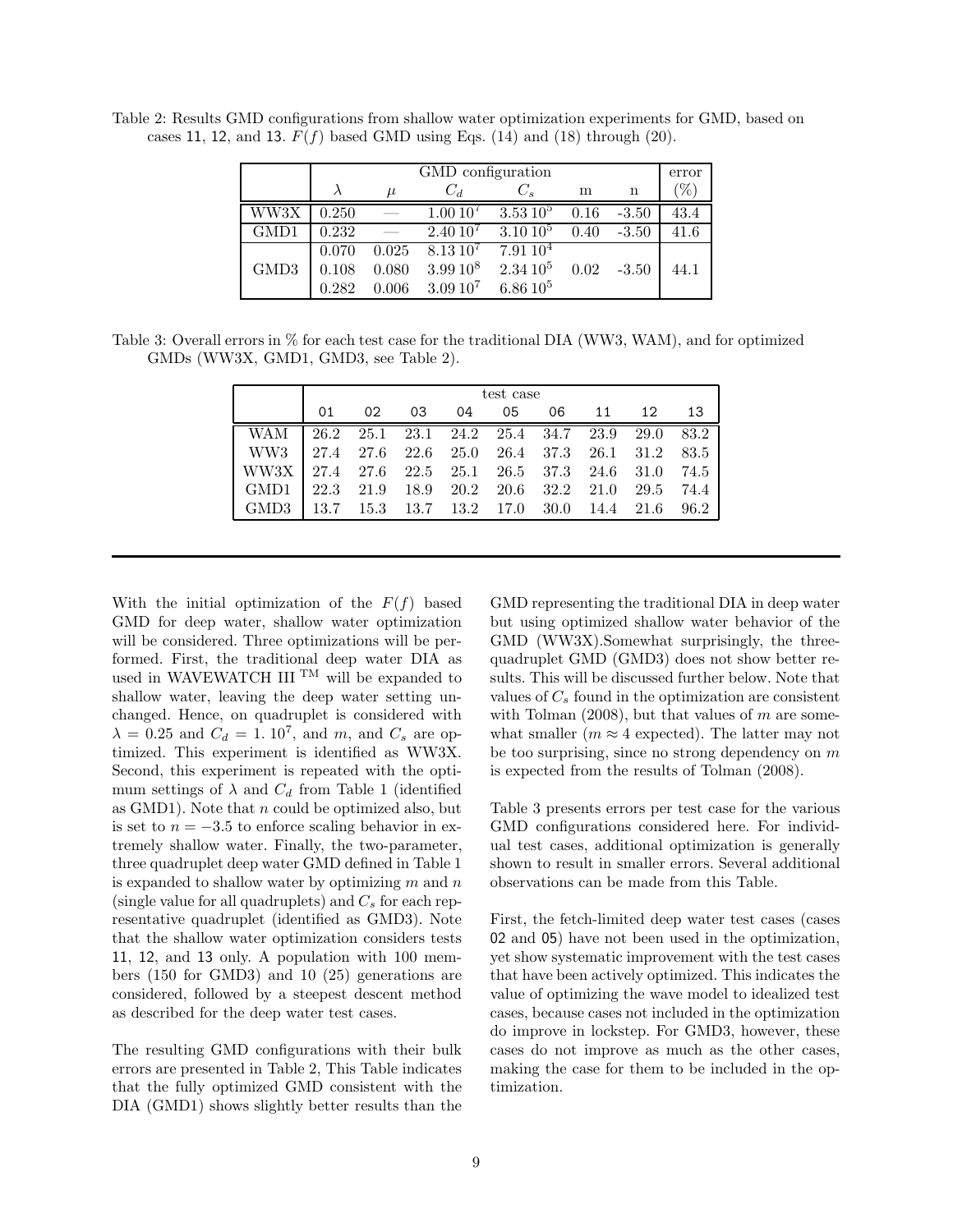

Fig. 5: Mean wave parameters for test 03. (a) Significant wave height  $H_s$ . (b) Peak frequency  $f_p$ . (c) Mean Direction  $\bar{\theta}$ . (d) Directional spread  $\sigma$ . Green line: WRT. Dashed red line: WW3. Dotted red line WW3X. Dotted blue line: GMD1. Dashed blue line: GMD3. Thin black line: wind direction.

Second, for deep water the WW3 and WW3X configurations consider identical equations for  $s_{nl}$ . However, the numerical implementations (DIA versus GMD) are vastly different. Together with the strongly nonlinear behavior of  $s_{nl}$ , this explains minor differences between resulting error of WW3 and WW3X for the deep water test cases 01 through 06. For shallow water, WW3X outperforms WW3 as expected.

Third, case 06 shows anomalously large errors compared to the deep water tests, in particularly the closely related test 01. This is die to erroneous differences in the swell conditions used in the baseline case (WRT) and in the GMD optimization. Because this has no impact on the general optimization beyond errors of the latter test case, this has not been corrected here.

Fourth, shallow water test case 13 shows anomalous behavior as it does not improve for the GMD3 configuration. This behavior is responsible for the increase overall shallow water error for GMD3 in Table 2. Note that the other two shallow water test (11 and 12) do show large improvement for GMD3. In this context, it is important to realize that the present study represents the first ever attempt at optimizing the shallow water aspects of the GMD, whereas much more experience is available for optimizing its deep water aspects (e.g., Tolman and Krasnopolsky, 2004; Tolman, 2005). Shallow water optimization will be addressed in much more detail in Tolman (2009).

As illustrations of the effects of the optimization, Figs. 5 and 6 show mean wave parameters for the WRT, WW3, WW3X, GMD1 and GMD3 ap-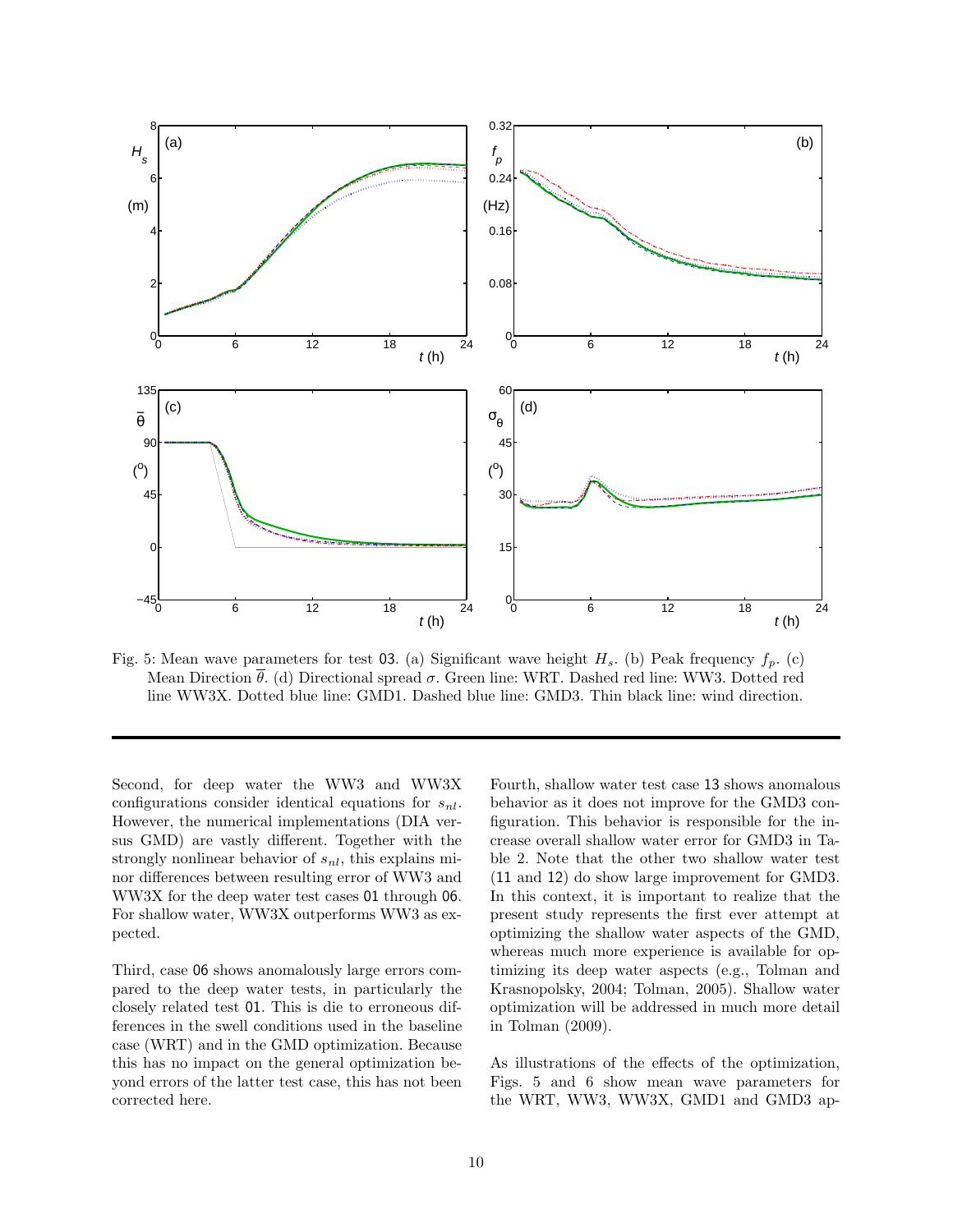

proaches, for a test that was included in the optimization (test file 03), and for a test that was not included (test 05).

For test 03 the traditional DIA and the equivalent GMD (WW3 and WW3X, red lines), show an excellent reproduction of the exact (WRT, green lines) wave heights  $H_s$ , and moderate but notable deficiencies in the peak frequency  $f_p$ , mead direction  $\overline{\theta}$  and directional spread  $\sigma_{\theta}$ . The equivalent fully optimized GMD (GMD1, dotted blue lines) shows improved behavior of the peak frequency  $f_p$ , and directional spread  $\sigma_{\theta}$ , at the cost of a poorer description of the wave height  $H_s$ . GMD3 shows no improvement of the mean direction compared to WW3X or GMD1.

Test 05 (Fig. 6) represents a case that has not been used in the present optimization experiments. As with test 03, the most complex optimized GMD (GMD3) shows better results than the more traditional GMDs and DIAs (WW3, WW3X, and GMD1). The exception is the mean direction, where all four approximations show similar errors when compared to the exact WRT solutions. The comparable behavior for this test indicates that optimizing a GMD to idealized cases should translate in better behavior for other cases, but the lack of improvement for the mean direction for GMD3 suggests that more can be gained if this test is used in the optimization. These results are consistent with the discussion of Table 3 above.

Figure 7 shows various one-dimensional spectral measures for test 03 after 6 h of model integration (compare to Fig. 5). The most complex GMD (GMD3, blue dashed line) shows significant improvements over simpler DIA and GMD approaches, particularly for the spectra  $F(f)$  and  $G(f)$ , the directional spread and the nonlinear interactions. For the latter parameter, only the GMD3 reproduces the dual positive peak at low frequencies as displayed by the exact solution (WRT, green line).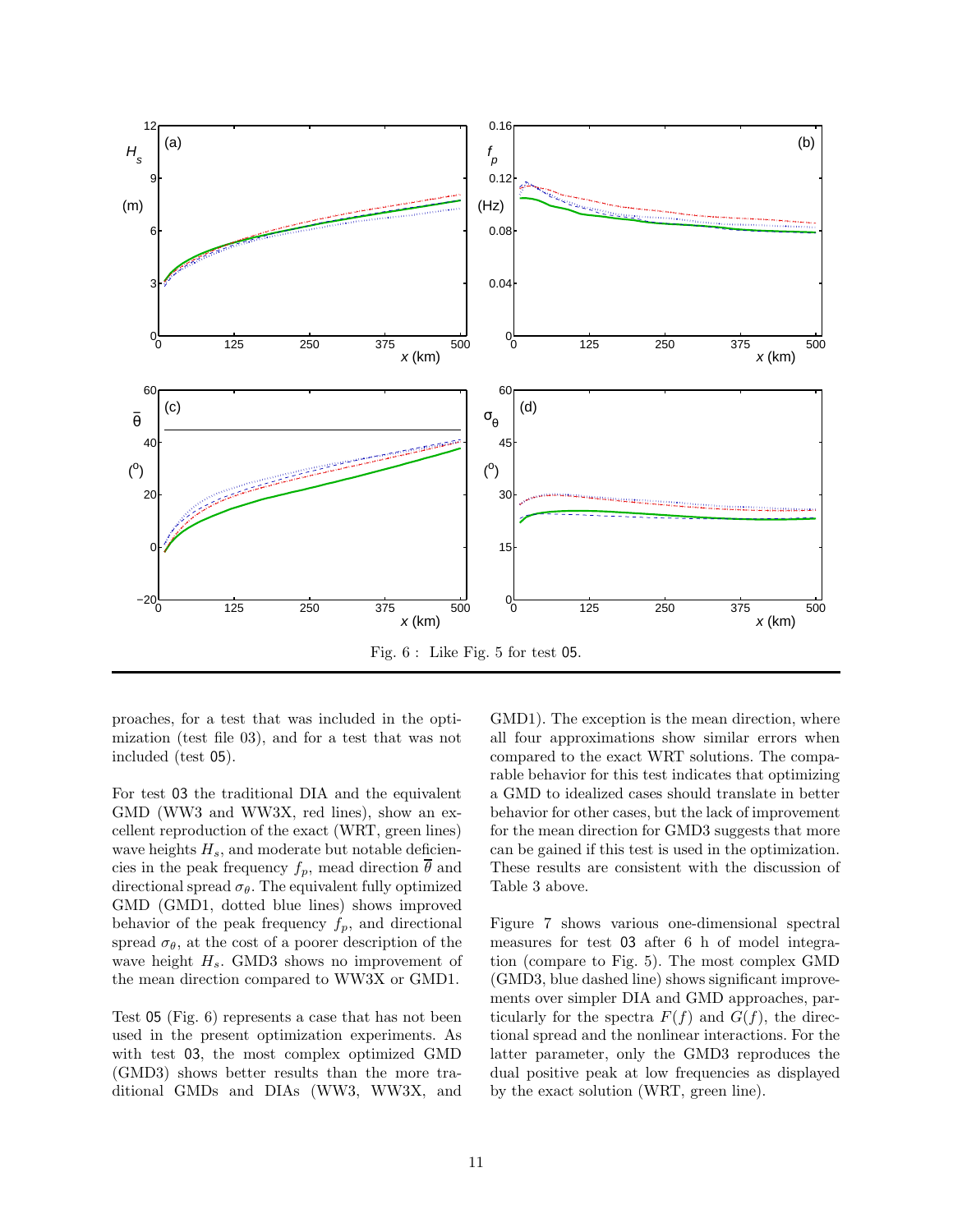

Fig. 7: One-dimensional spectral wave parameters for test 03 after 6 h of model integration.. (a) Spectrum  $F(f)$ . Steepness spectrum  $G(f) = k^2 F(f)$ . (c) Mean direction  $\theta(f)$ . (d) Directional spread  $\sigma(f)$ . (e) Directionally integrated interactions  $s_{nl}(f)$ . (f) Nonlinear energy flux in frequency space  $M(f)$ . Legend as in Fig. 5. Chain line in panel (c) represents wind direction. Panels normalized with maximum value for WRT.



Fig. 8: Nonlinear interactions corresponding to Fig. 7e for (a) WRT, (b) WW3, and (c) GMD3 approaches. Logarithmic scaling, red positive, blue negative, identical scaling for all panels.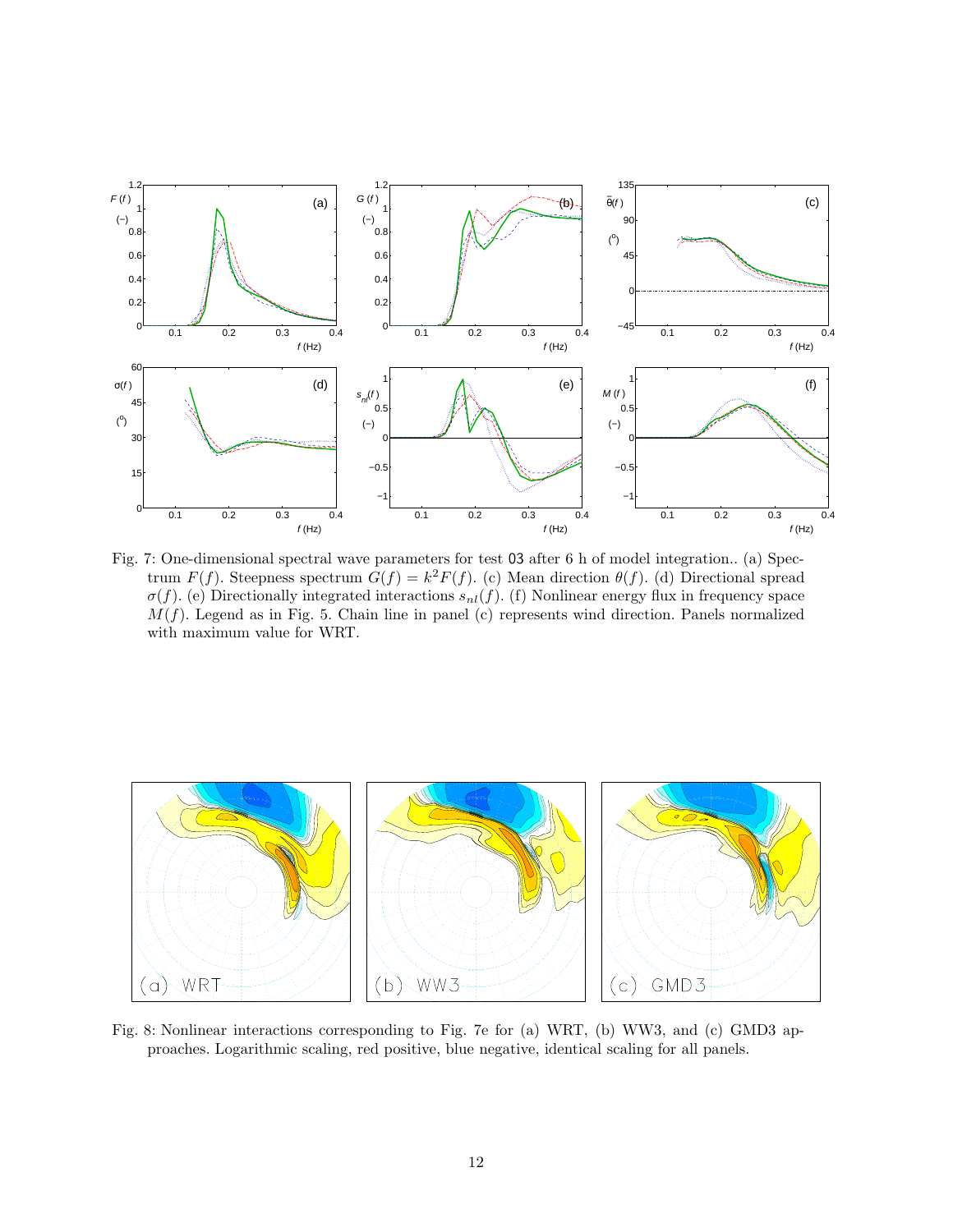Figure 8 shows the full two dimensional nonlinear interactions corresponding to Fig. 7e for the exact (WRT), DIA (WW3) and GMD (GMD3) methods. Upon casual inspection, the three interactions look very similar. Close inspection, however, shows that the GMD3 interactions retain much more detail from the WRT interactions than the WW3 interactions, explaining the large difference found in Fig. 7e.

Finally, Fig. 9 presents spectra for test 13, representing swell on a beach in extremely shallow water. Note that the WW3 method (red dashed line) effectively ignores the corresponding strong interactions. Thus differences between the WRT (green lines) and WW3 methods identify the nett effect of the nonlinear interactions. At 6 m water depth (Fig. 9a), the interactions start influencing the spectral shape. At 3 m the spectral shape is strongly influenced. All DIA based approximations used here result in a disintegration of the spectrum, tentatively suggesting that more quadruplets are needed to describe the interactions (based on the experience gained with Tolman, 2005).



Fig. 9: One-dimensional spectra  $F(f)$  for test 06 at (a) 6 m water depth and (b) 3 m water depth. Legend as in Fig. 5.

Conventionally, the four-wave (quadruplet) interactions are assumed to be small compared to threewave (triad) interactions in extremely shallow water. The present results suggest, however, that fourwave interactions can have a significant impact on the spectral shape in severely depth-limited conditions.

It should again be noted that the optimization experiment presented here only represent the tip of the iceberg with respect to systematic optimization of the GMD, in particular with respect to the strategies used to optimize all free parameters. A more indepth approach will be presented in Tolman (2009).

# 5 NEURAL NETWORKS

In a Neural Network Interaction Approximation (NNIA), a direct mapping of the interactions on the spectrum is pursued. A precursor to recent mapping approaches can be found in HHAB, where an interaction approximation based on Empirical Orthogonal Functions (EOF) was suggested. Efforts at NCEP to develop an NNIA are documented in (Krasnopolsky et al., 2002, 2003; Tolman and Krasnopolsky, 2004; Tolman et al., 2005; Krasnopolsky et al., 2008). Similar studies working to a NNIA have also been reported in Wahle et al. (2009).

The basic design of the present NNIA is described in Tolman and Krasnopolsky (2004) and is illustrated here in Fig. 10, which is reproduced from the latter paper.



Fig. 10: Layout of a hybrid or compound NNIA, reverting to the WRT algorithm in cases where the quality control (QC) indicates failure of the NN.  $\boldsymbol{X}$  and  $\boldsymbol{Y}$  contain decomposition coefficients for the normalized spectrum  $\tilde{F}$  and source  $\tilde{S}_{nl}$ . From Tolman and Krasnopolsky (2004).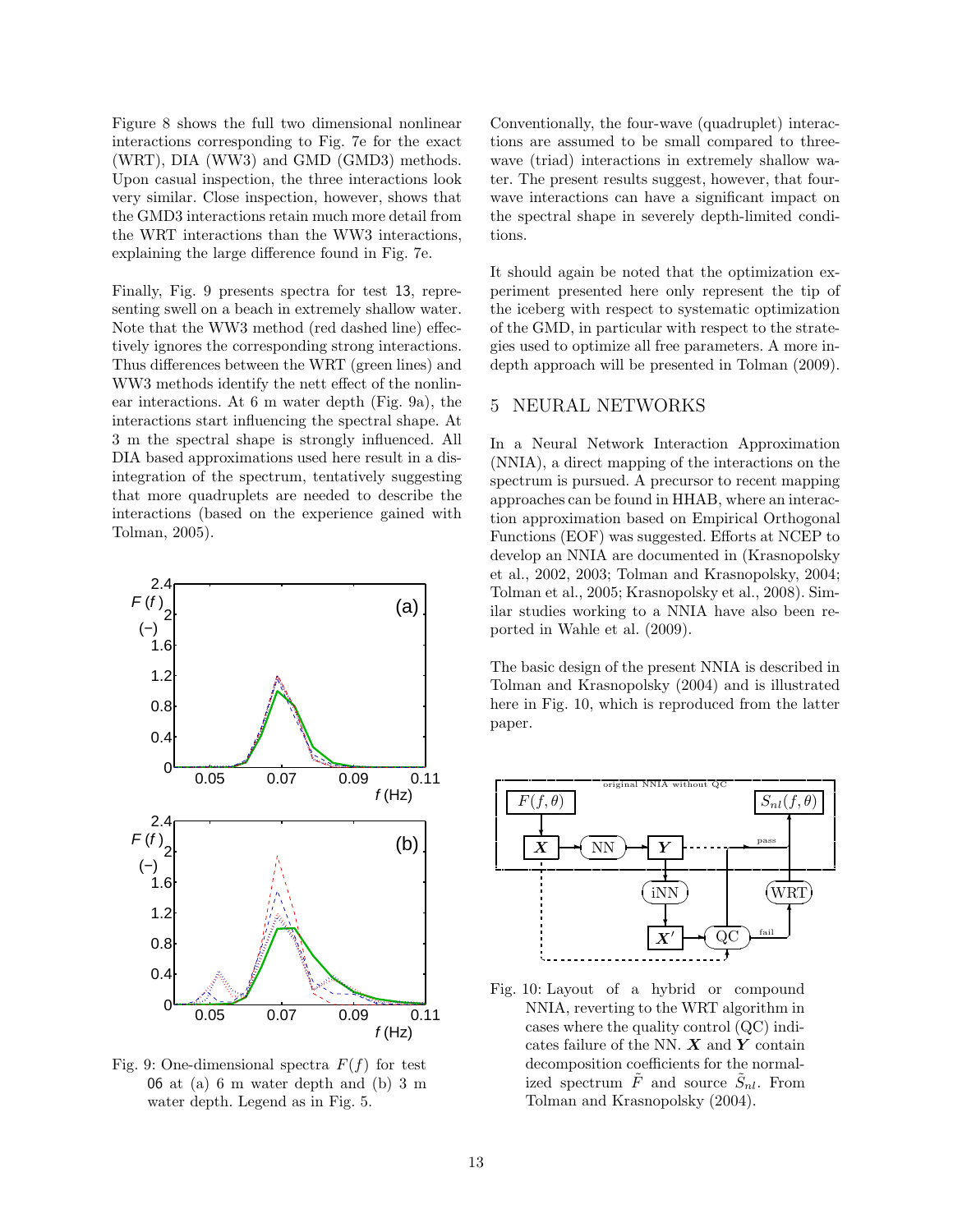

Fig. 11: Spectra for a homogeneous growth case with constant wind with  $U_{10} = 20 \text{ ms}^{-1}$  After 12h of model integration. (a) Exact (WRT) solution. (b) NNIA with maximum error in QC  $\epsilon_{\text{max}} = 2.5\%$ . (c) NNIA with  $\epsilon_{\text{max}} = 5\%$ . Identical logarithmic scaling in all panels. Wave heights  $H_s$  depicted in lower left corner of each panel. No high frequency filtering.

In an NNIA, a Neural Network  $(NN)$  is used to describe the mapping between the spectrum and the source term. Although this mapping can be done considering the spectrum and source term directly (e.g., Wahle et al., 2009), proper scaling can be enforced independent of the mapping by applying the NN to normalized spectra and source terms Normalizing with an energy density  $(F_n)$ , frequency  $(f_n)$ and direction  $(\theta_n)$ , results in the following normalized parameters identified as  $\tilde{F}$ , etc.

$$
\tilde{F}(\tilde{f}, \tilde{\theta}) = F_n^{-1} F(f, \theta) , \qquad (23)
$$

$$
\tilde{S}_{nl}(\tilde{f}, \tilde{\theta}) = g^4 F_n^{-3} f_n^{-11} S_{nl}(f, \theta) \quad . \tag{24}
$$

$$
\tilde{f} = f_n^{-1} f \quad , \tag{25}
$$

$$
\tilde{\theta} = \theta - \theta_n \quad . \tag{26}
$$

Initial development of the NNIA focuses on its most critical capabilities, i.e., the reproduction of wave growth. Hence, theses studies concentrate on single peaked wind sea spectra for which  $F_n$ ,  $f_n$ ,  $\theta_n$  are naturally defined as their spectral peak values.

To reduce the dimensionality of the NN, it is applied to coefficients  $X$  and  $Y$  from a decomposition of the spectrum and source term

$$
\tilde{F} \to \mathbf{X} \quad , \quad \tilde{S}_{nl} \to \mathbf{Y} \quad . \tag{27}
$$

In Tolman et al. (2005) Empirical Orthogonal Functions (EOFs, Lorenz, 1956; Jolliffe, 1986) were established as efficient basis functions for the NNIA. With the adoption of EOFs, this NNIA can be considered as a generalization of the EOF based approach discussed in HHAB.

The development of an NN consists of a process called training. In this process, the NN is optimized using a large set of spectra and the corresponding exact (WRT) interactions. In the most recent attempts to develop an NNIA, training is performed using spectra and source terms from a one-point WAVEWATCH III<sup>TM</sup> model representing time limited wave growth for constant or slowly varying wind speed and direction. In the latter case conditions are varying sufficiently slow to assure that the spectrum remains unimodal. The cost of the resulting NNIA proved comparable to that of the DIA, with nearly all the computational effort spend in the decomposition of  $\tilde{F}$  into  $X$  and the construction of the source term  $\tilde{S}_{nl}$  from  $\boldsymbol{Y}$ .

By nature, it is impossible to train the NN for all possible spectra, even if only wind seas are considered. It is, therefore, not expected that the the NNIA will always give appropriate results. Fortunately, it has been proven possible to estimate when the NN is not accurate, by estimating  $X$  (denoted as  $X'$ ) from  $\boldsymbol{Y}$  using an 'inverse' NN (iNN). If  $\boldsymbol{X}$  and  $\boldsymbol{X}'$  diverge too much, the NN is inaccurate, and the source term should be estimated from the original (in this case WRT) algorithm. Such an hybrid or compound algorithm (e.g., Krasnopolsky et al., 2008) proved to be the first NNIA application able to produce stable albeit noisy wave growth in a numerical model in Tolman and Krasnopolsky (2004).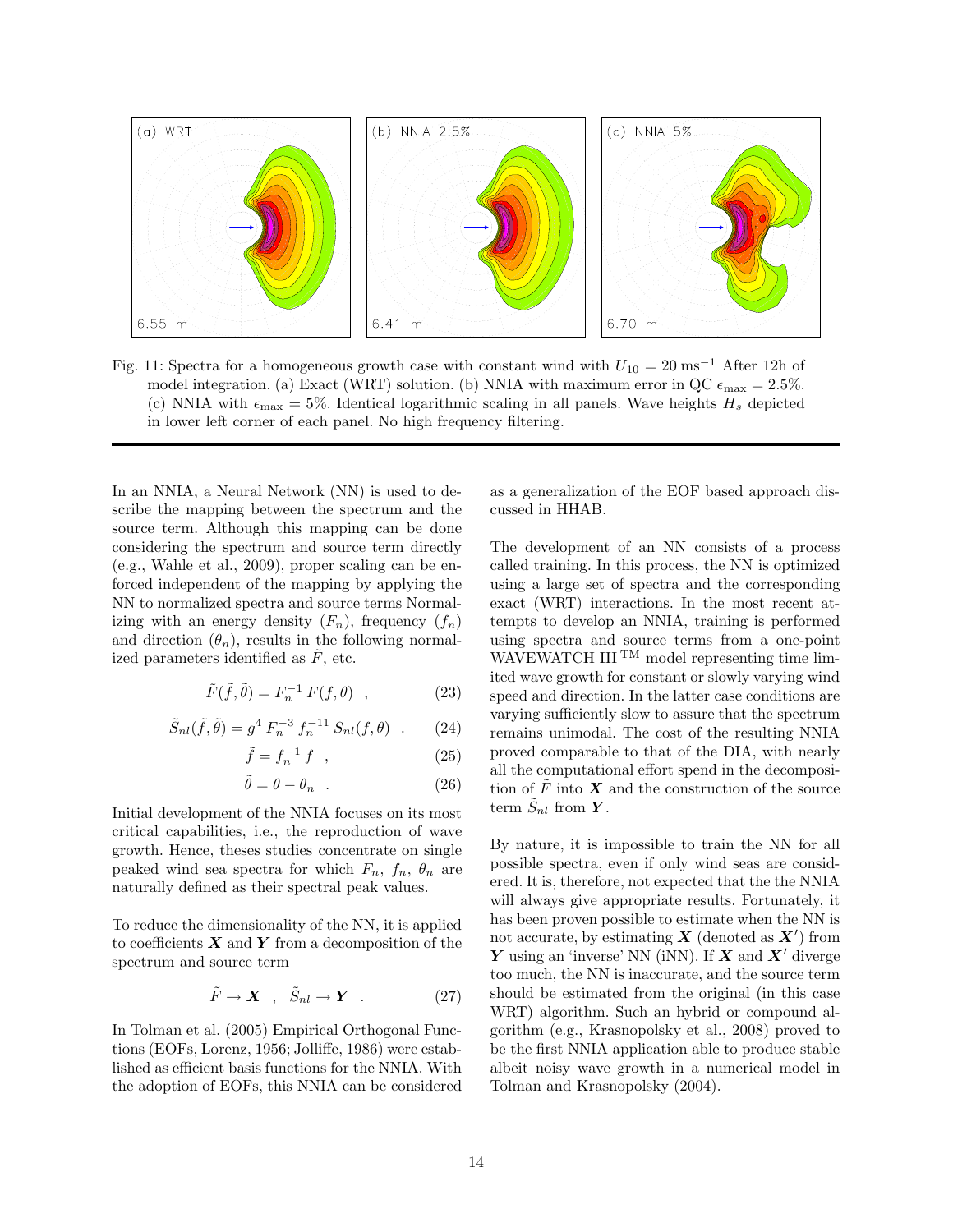

Fig. 12: Like Fig. 11 with high-frequency filtering added for NNIA. (a) represents classical DIA without filtering.

An additional benefit of introducing the explicit quality control (QC) to the NNIA is that spectra for which the NNIA does not work properly are identified automatically. This provides a natural method to incrementally increase the training data sets for the NNIA, targeting new spectra not sufficiently represented in the previous training data sets.

Figure 11 shows spectra from a homogeneous wave growth test with constants wind speeds  $U_{10}$  = 20 ms<sup>-1</sup>. These results are comparable to Fig. 7 of Tolman and Krasnopolsky (2004), with the exception that the latter case was included in the NN training, whereas the present test is not. For a maximum allowed error in the QC of  $\epsilon_{\rm max}$  = 2.5%, the spectrum and wave height produced with the NNIA are nearly identical to those obtained with the exact (WRT) method (compare Figs. 11a and b). For maximum allowed errors of  $\epsilon_{\text{max}} = 5\%$  (Fig. 11c), stable wave growth is found, but with clear deficiencies to the spectral shape. These results are consistent with those presented in Tolman and Krasnopolsky (2004).

The deficiencies in (Fig. 11c) are tentatively attributed to the inability of the NNIA to simultaneously describe large-scale features of the interactions resulting in spectral evolution, and small scale features stabilizing the shape of the spectral tail. The latter are essentially treated as noise by the NNIA, and rather than such features stabilizing the spectral shape, they result in accumulation of 'noise' (see also HHAB). In (Fig. 11c) this results in a 'hole' in the spectrum at higher frequencies. For (Fig. 11b) it results in minor oscillation in the high-frequency part of the spectrum (figures not presented here).

A simple way to address this hypothesis, is to add an explicit noise filter for high frequencies to the model integration. Tentatively, such a filter should be consistent with the interactions, and could be based on previously suggested diffusion approximations to the nonlinear interactions (e.g., HHAB, Zakharov and Pushkarev, 1999; Jenkins and Phillips, 2001). A more simple approach, using an unresolved DIA at high frequencies only, and converting this from a source term to a filter, is presented in Tolman (2008). Details of this filter will not be reproduced here.

Note that adding a filter to the NNIA in this way is expected to provide an incremental improvement to the algorithm only, because the NNIA has not been tuned explicitly with this filter, and hence may be expected to somewhat counteract the filter.

Figure 12 shows model results obtained with the NNIA including the high-frequency filter, as well as results obtained with the DIA for reference purposes. For  $\epsilon_{\text{max}} = 2.5\%$  (compare Figs 11b and 12b) ) filtering has little impact on the spectral results and modestly increases the wave height. Note that this NNIA clearly reproduces results obtained with the WRT approach more closely than the DIA. For  $\epsilon_{\text{max}} = 5\%$  (compare Figs 11c and 12c) filtering reduces spurious spectral features in the model, but does not remove the 'hole' in the spectrum.The filtering also has a positive impact on the run time of the model, as is illustrated in Table 4. The positive impact of the high-frequency filtering on the spectral shape and the model run times clearly indicates the inability of this (immature) NNIA to appropriately deal with spectral noise, and the need for a successful NNIA to explicitly deal with such noise.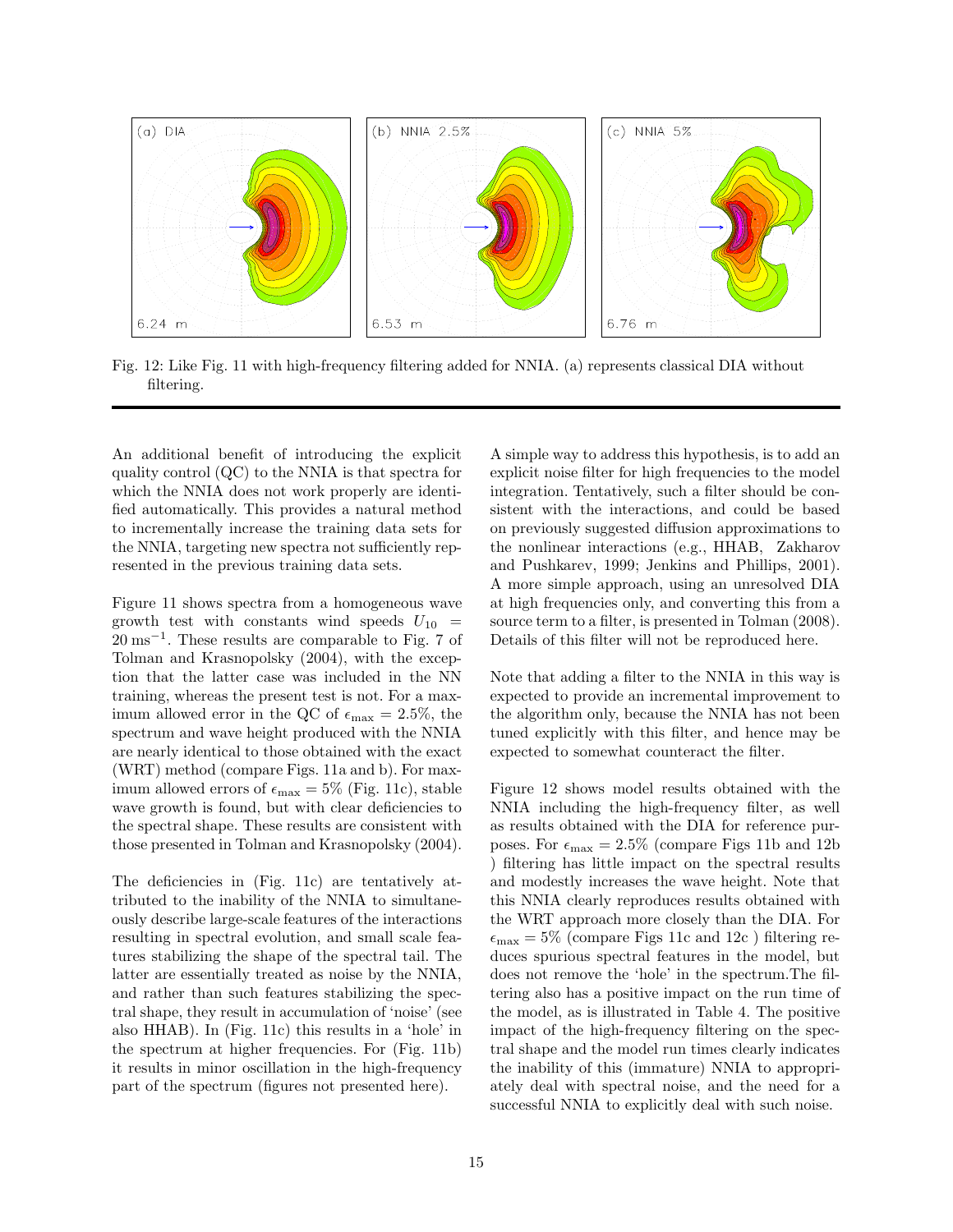Table 4: Relative run times of the wave model with various interaction approximation for case of Figs. 11 and 12. 'filt.' includes high-frequency filtering.

|       | WRT | <b>NNIA</b>   |      |         | DI A      |
|-------|-----|---------------|------|---------|-----------|
|       |     | $1.25\%$ 2.5% |      | $5.0\%$ |           |
| orig. |     | 0.86          | 0.77 | 0.84    | $0.012\,$ |
| filt. |     | 0.83          | 0.56 | 0.68    |           |



Fig. 13: Time step  $\Delta t$  as a function of model integration time  $t$  for model using exact WRT interaction (green solid line) or NNIA with  $\epsilon_{\text{max}} = 2.5\%$  without filtering.



Fig. 14: Neural Network QC errors  $\epsilon$  in  $\%$  for WRT model integration without using NN (green line) or NNIA with  $\epsilon_{\text{max}}$  = 2.5% (dashed lines) without filtering (red) or with filtering (blue).

The NNIA run time for a single computation is comparable to the run time of the DIA (Tolman et al., 2005). Considering this, the run times of the model using the NNIA (Table 4) are still far from the potential of the NNIA, even with the filtering applied. There are two possible explanations for this. First, QC in the NNIA may result in the NNIA to be used only sparingly, and the algorithm generally reverting to the WRT method. Second, time steps in WAVE-WATCH III<sup>TM</sup> are computed dynamically. Noise introduced in the computations reduces time steps and hence increases model run time.

Figure 13 shows the dynamic source term integration time step  $\Delta t$  as a function of the model time t for a model using the WRT (solid green line) or NNIA parameterizations (dashed red line,  $\epsilon_{\text{max}} = 2.5\%,$  no filtering). Using the WRT method, initial time steps are small  $(\Delta t = \Delta t_{\text{min}} = 15$ s), identifying rapid changes in the spectral shapes. As time progresses, spectral changes become smaller, resulting in larger time steps. For the NNIA (dashed red line), time steps follow those of the WRT, but episodically are much smaller. This clearly indicates that noise in the NNIA systematically increases model run times.

Figure 14 presents NNIA QC errors  $\epsilon$  for various model runs. The green line represent errors  $\epsilon$  obtained with the WRT only (or the NNIA with  $\epsilon_{\text{max}} =$ 0). The dashed red line represents errors from an NNIA with  $\epsilon_{\text{max}} = 2.5\%$  without filtering, and the blue dashed lines represents the same NNIA with filtering. To focus more on initial integration where much effort is spend due to the small time steps, a logarithmic time scale is used. Various observations can be made from this figure.

First, for initial growth  $(t < 1)$  large errors  $\epsilon$  occur even if the integration is not using the NNIA at all. Consequently, the NNIA will always revert to the WRT method, and the speed of the NN in the NNIA is never utilized. The large errors for initial growth indicate inaccuracies in the NN. With the NNIA design of Fig. 10 these inaccuracies can be related to either the inability of the EOFs to describe initial growth conditions, or to an underrepresentation of such conditions in the training data. Improving the NN/NNIA in this model regime will be labor intensive but fairly trivial, in particular since the NNIA objectively identifies spectra to be added to the training data set. Considering that a disproportionate part of the model integration effort is used in this computation regime, it is expected that such an improved NNIA will be significantly more economical than the NNIA used here.

Second, for larger times  $t$   $(t > 1)$  errors  $\epsilon$  for the WRT only model integration reduce to finite values of typically  $\epsilon \approx 1-2\%$ . This tentatively implies optimum values for  $\epsilon_{\text{max}}$ , and explains run time be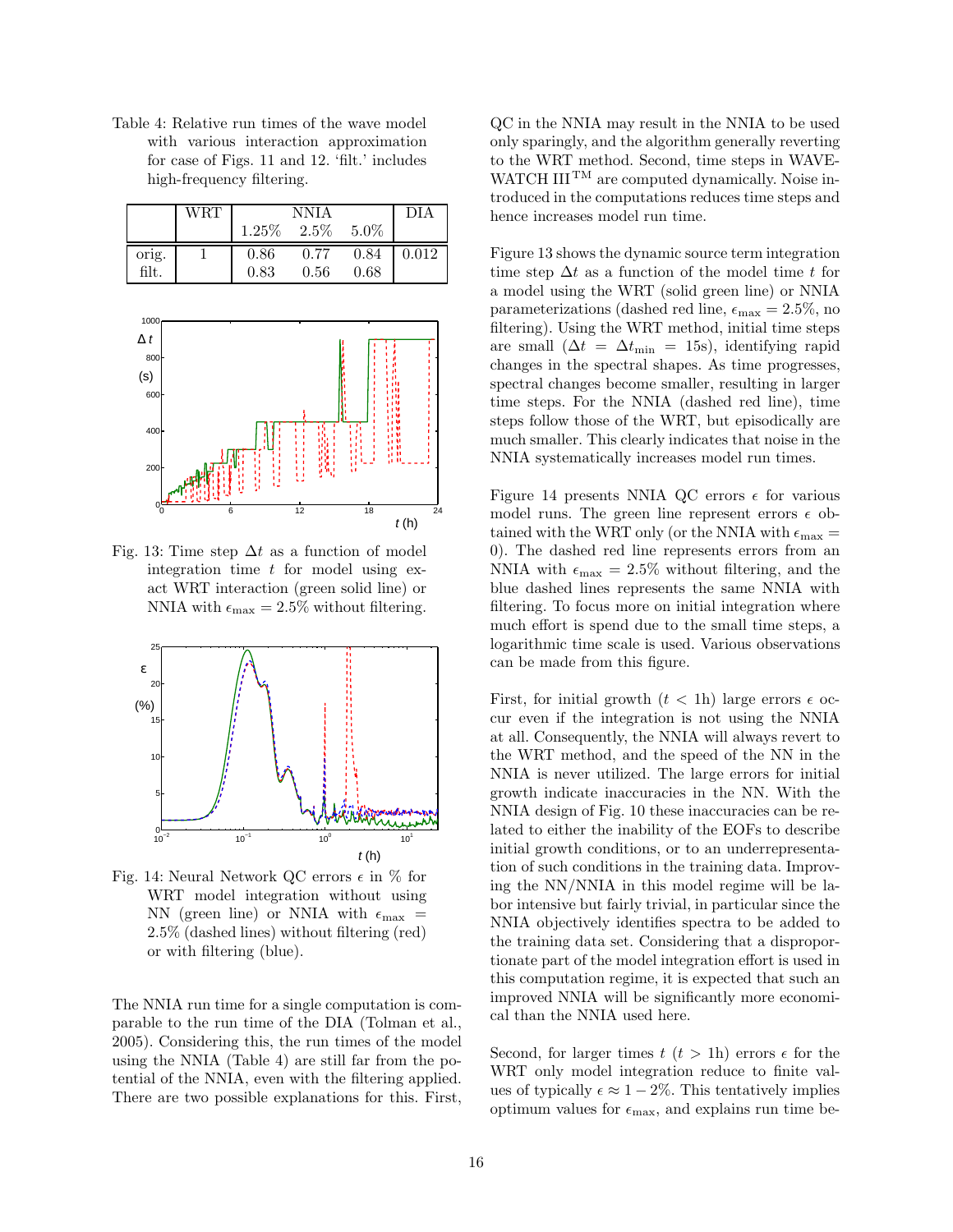havior in Table 4. For  $\epsilon_{\text{max}} = 1.25\%$ , the NN is insufficiently accurate to be used often, and hence run time improvements compared to the WRT method are minimal. For For  $\epsilon_{\text{max}} = 2.5\%$ , the NN can be used often, but error growth is limited. this explains the improved run time compared to the model with  $\epsilon_{\text{max}} = 1.25\%$ . For  $\epsilon_{\text{max}} = 5\%$ , the NN is often engaged, but errors are allowed to grow more, apparently resulting in smaller time steps and hence no benefit in terms of model run times. Considering this,  $\epsilon_{\text{max}} = 2.5\%$  appears to be a near-optimal setting for the present NNIA.

Third, for larger times  $t (t > 1h)$ , errors of the NNIA based model (dashed lines) remain close to the prescribed maximum value ( $\epsilon \approx \epsilon_{\text{max}}$ ). This is indicative of cyclic behavior of the NNIA. When the NNIA is engaged, noise accumulates resulting in a decrease in time step and and increase in errors. This results in the WRT to be engaged, which smooths out the noise and reduces errors. The corresponding evolution of time steps as shown in Fig. 13 indicates that this cyclic behavior is episodic rather than more random in nature. This cyclic behavior indicates that noise accumulation in the NNIA is its main obstacle for becoming highly economical (i.e., becoming as economical as the DIA).

Fourth, the effect of filtering can be assessed by comparing the results of the NNIA without and with filtering (red and blue dashed lines, respectively). Without filtering two large error spikes occur for  $t \approx 1$ h and  $t \approx 2$ h (red line). The filtering significantly reduces the first spike, and removes the second spike (compare red and blue line). However, the filtering cannot suppress the above described cycled behavior. Hence, the present filter reduces error growth sufficiently to remove error spikes, but not sufficiently to break cyclic error growth and mitigation. As mentioned above, limited impact of the filter was expected, because the filter was not integrated in the NNIA and was not considered in the NNIA training process.

Considering the above observations, the following recommendations for future work can be made.

- 1) Address NNIA QC errors in initial growth by applying incremental training as naturally supported by the NNIA and by assessing possible impacts of EOF selection.
- 2) Assess noise sources and locations in spectral space as occur in the wave model integration.
- 3) Based on the above assessment, remove noise by directed training of the NNIA as far as possible.
- 4) Where noise accumulation cannot be removed from the NNIA, design filter techniques to reduce noise levels. It is essential, that these techniques are fully integrated in the NNIA and its training.
- 5) Remain focused on idealized wave growth conditions, as the behavior of interactions at different spectral scales during wave growth is a key process to be reproduced by an NNIA to be potentially successful for practical wave modeling.
- 6) Use NNIA QC errors directly in the development and assessment of quality of NN realizations (training).
- 7) Pursue the direct mapping techniques suggested by Wahle et al. (2009) to i) remove costly EOF decompositions and ii) possibly avoid EOF errors in early growth. iii) Avoid later complications expected to arise with an EOF description of multi-modal spectra.

Whereas the present NNIA is close to being able to produce acceptable interactions compared to the WRT, the present gain in model run time is clearly insufficient to justify the complication of developing and implementing this NNIA in practical wave model applications. The main issue standing between the NNIA and practical applications appears to be the development of methods to suppress or eliminate building up of noise in the spectra during model integration.

#### 6 CONCLUSIONS AND OUTLOOK

The present paper documents ongoing development of the Generalized Multiple DIA (GMD) and Neural Network Interaction Approximation (NNIA) for quadruplet nonlinear wave-wave interactions in wind wave models. Development of both approximations differs from previous efforts in that progress is measured using full wave model integration rather than mapping of interactions to individual spectral. For the GMD, this results in much bigger impacts than obtained in some previous attempts. For the NNIA it is essential to prove its viability.

The GMD is nearing maturity. The algorithms are well tested and numerically optimized, and the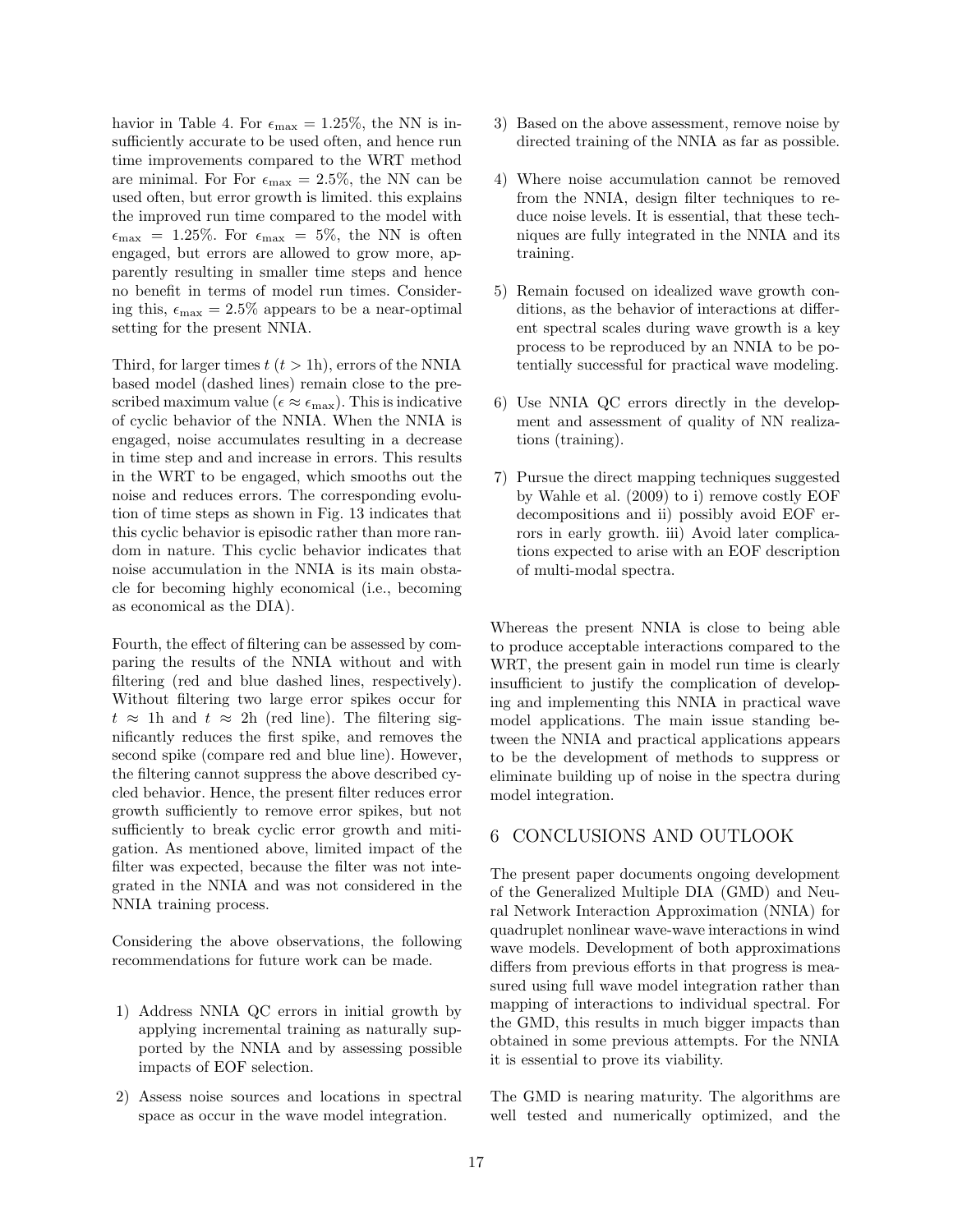method is shown to be able to realistically reproduce nonlinear interactions at arbitrary depths. Objective parameter optimization techniques have been developed and are nearing maturity. Initial parameter optimization experiments show that the GMD can dramatically improve wave model behavior compared to the traditional DIA, in terms of being able to reproduce model integration results obtained with the exact WRT interaction algorithm.

The NNIA is less mature. Major progress has been made in the sense that acceptable model integrations based on an NNIA have been made. For an NNIA to be successful, it needs to have internal quality control and be able to revert to an underlying algorithm (here WRT) if the NNIA itself is found to be inaccurate. Hence, an NNIA method should be considered as a numerical accelerator of an underlying direct parameterization, rather than as a full independent interaction parameterization. The major shortcoming of the present NNIA is lack of appropriate training and the apparent accumulation of noise during model integration. The former problem can be addressed, but it will be labor intensive to do so. The latter problem will require explicit treatment of noise either within the NNIA or by filtering. The final viability of an NNIA is expected to be strongly linked to the ability to address the latter issue.

The maturity of the GMD (and other alternatives to the DIA), and the potential of the NNIA can be tested in limited ways in practical wave models, because all present physics parameterizations in such model have been tuned based on the DIA. This implies either that such physics packages should be re-tuned for better interaction approximations, are conversely, that they should be developed in a different way. A new way of developing physics packages for wave models intended to us the GMD could be:

- 1) Develop physics packages for idealized wave conditions and possibly limited area model applications using the exact nonlinear interactions approaches such as WRT.
- 2) Explicitly optimize the GMD parameters for the package as developed using exact interactions algorithms.
- 3) Fine tune physics parameter setting for a GMD based model for both the original test cases and full practical wave model applications.
- 4) If the NNIA proves successful, develop an NNIA accelerator for the nonlinear interactions in the

previously developed wave model physics package and wave model application.

Note that this strategy is not dependent upon the GMD. With minor modifications it can be applied to other improved nonlinear interaction approximations. In particular, a successful NNIA can be used in conjunction with any interaction approximation.

# References

- Eiben, A. E. and J. E. Smith, 2003: Introduction to Evolutionary Computing. Springer, 299 pp.
- Hanson, J. L., B. A. Tracy, H. L. Tolman and R. D. Scott, 2009: Pacific hindcast performance of three numerical wave models. J. Atmos. Oceanic  $Techn., 26, 1614-1633.$
- Hasselmann, K., 1960: Grundgleichungen der seegangsvoraussage. Schiffstechnik, 1, 191–195.
- Hasselmann, K., 1962: On the non-linear transfer in a gravity wave spectrum, Part 1. General theory. J. Fluid Mech., 12, 481–500.
- Hasselmann, K., 1963: On the non-linear transfer in a gravity wave spectrum, Part 2, Conservation theory, wave-particle correspondence, irreversibility. J. Fluid Mech., 15, 273–281.
- Hasselmann, K., 1966: Feynman diagrams and interaction rules of wave-scattering processes. Rev. Geophys. Space Phys., 4, 1–32.
- Hasselmann, K., T. P. Barnett, E. Bouws, H. Carlson, D. E. Cartwright, K. Enke, J. A. Ewing, H. Gienapp, D. E. Hasselmann, P. Kruseman, A. Meerburg, P. Mueller, D. J. Olbers, K. Richter, W. Sell and H. Walden, 1973: Measurements of wind-wave growth and swell decay during the Joint North Sea Wave Project (JONSWAP). Ergaenzungsheft zur Deutschen Hydrographischen Zeitschrift, Reihe  $A(8)$ , 12, 95 pp.
- Hasselmann, S. and K. Hasselmann, 1981: A symmetrical method of computing the nonlinear transfer in a gravity wave sperctrum. Hamb. Geophys. Einzelschriften, Reihe A: Wiss. Abhand. 52, 138 pp.
- Hasselmann, S., K. Hasselmann, J. H. Allender and T. P. Barnett, 1985: Computations and parameterizations of the nonlinear energy transfer in a gravity-wave spectrum, Part II: parameterizations of the nonlinear energy transfer for application in wave models. *J. Phys. Oceanogr.*, **15**, 1378–1391.
- Herterich, K. and K. Hasselmann, 1980: A similarity relation for the nonlinear energy transfer